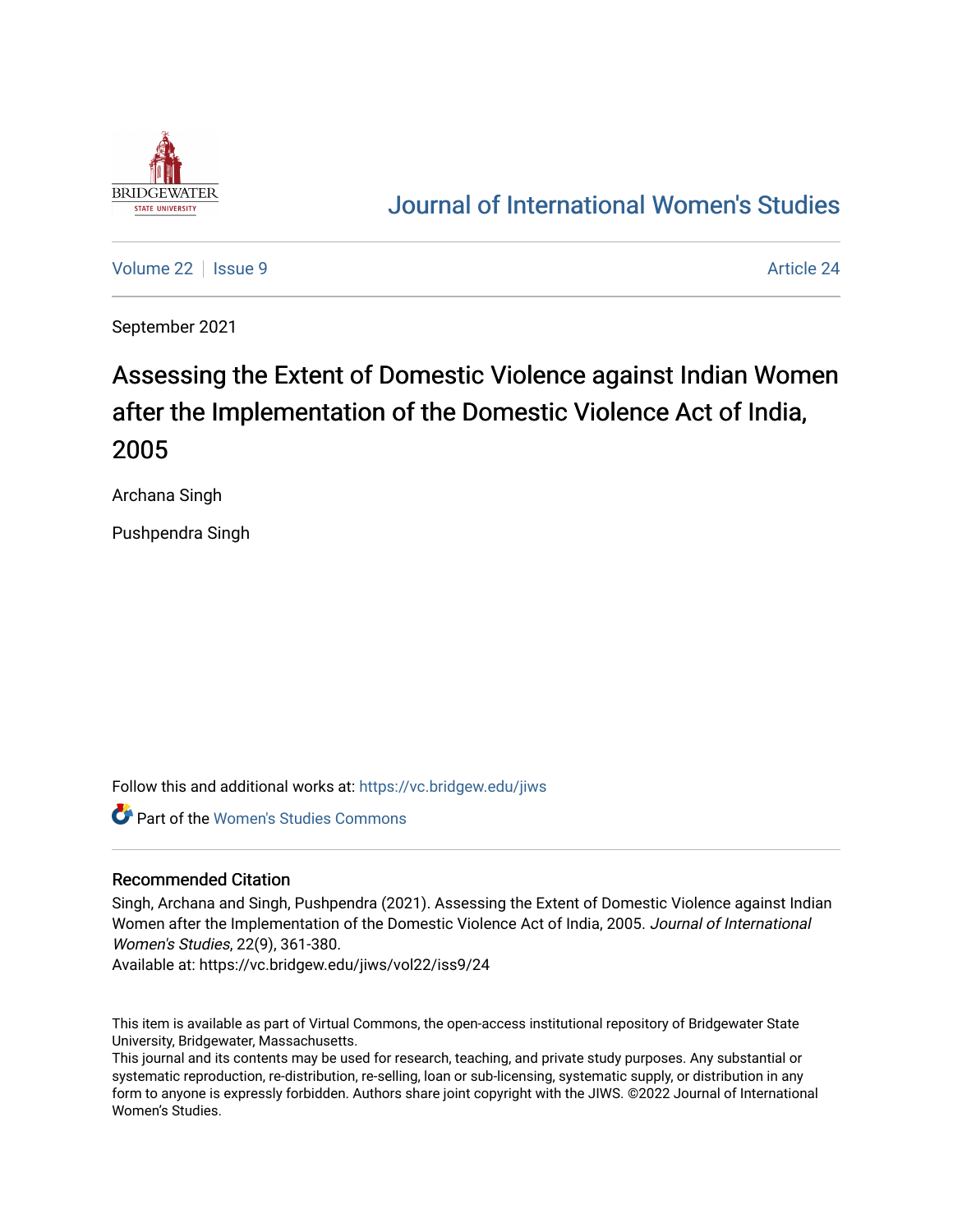#### Singh and Singh: Assessing the Extent of Domestic Violence

This journal and its contents may be used for research, teaching and private study purposes. Any substantial or systematic reproduction, re-distribution, re-selling, loan or sub-licensing, systematic supply or distribution in any form to anyone is expressly forbidden. ©2021 Journal of International Women's Studies.

# **Assessing the Extent of Domestic Violence against Indian Women after the Implementation of the Domestic Violence Act of India, 2005**

By Archana Singh<sup>[1](#page-1-0)</sup>, Pushpendra Singh<sup>[2](#page-1-1)</sup>

#### **Abstract**

This paper aims to dissect and analyze the trends of domestic violence against women in India. It will explore the factors contributing to the risk and prevalence of violence against women following the implementation of the Domestic Violence Act of India in 2005. This study also assesses the magnitude of violence that makes women vulnerable. In addressing the abovementioned objective, this study has used data from the National Family and Health Survey collected in 2005-06 and 2015-16. In the first stage of analysis, the magnitude of violence was estimated using socio-economic and demographic measures. In the second stage, the risk of violence on women was assessed by using the logistic regression model. The study reveals that physical violence has declined, but sexual and emotional violence has been on the rise since the implementation of the Domestic Violence Act of India in 2005. It has been observed that though the Indian patriarchal structure gives scope and room for domestic violence, it has moved from physical to sexual or verbal abuse and emotional trauma. Further, the key contributions of this study are to underpin the shifting of violence (physical to sexual) in India and to understand the dynamics of violence under the umbrella of the Domestic Violence Act of India, 2005 framework.

*Keywords:* Gender, Patriarchy, Power, Physical violence, Sexual violence, Emotional violence

#### **Introduction**

Gender-based violence is the consequence of long-term structural inequality, which imposes culture, values, norms, and ethics that promote the exploitation of women in society. The root cause of violence is structured in society and legitimized through cultural values (Galtung, 1969). In the era of globalization, violence against women has become an epidemic (Heise, Ellsberg & Gottemoeller, 1999), and it occurs in several forms, including physical, sexual, and emotional. Further, violence against women is the manifestation of the unequal division of power between men and women, which forces women to take subservient positions in societies (Heise, Ellsberg & Gottemoeller, 1999). Gender relations can be analyzed using the power structure formed by caste and class where violence serves as the ultimate resource to derive power within relationships (Goode, 1971). Caste is a unique stratification unit of the Indian social system which

<span id="page-1-0"></span><sup>&</sup>lt;sup>1</sup> Archana Singh completed her PhD from Jawaharlal Nehru University New Delhi, India. She started working as a Post-Doctoral Fellow at The Centre for the Study of Social Exclusion and Inclusive Policy (CSSEIP), Jawaharlal Nehru University, New Delhi, India. In her PhD dissertation, she analyzed the theoretical and applied forms of violence, and her research interests lie in the fields of social exclusion, gender, caste/class, and feminist issues.

<span id="page-1-1"></span><sup>&</sup>lt;sup>2</sup> Pushpendra Singh completed his PhD from the Department of Humanities and Social Sciences at the Indian Institute of Technology Roorkee, Roorkee, India. He started working as a Scientist 'B' (Social Science) at TERI School of Advanced Studies (TERI-SAS), New Delhi. His areas of interest are Health Economics, Gender, and Women in Development.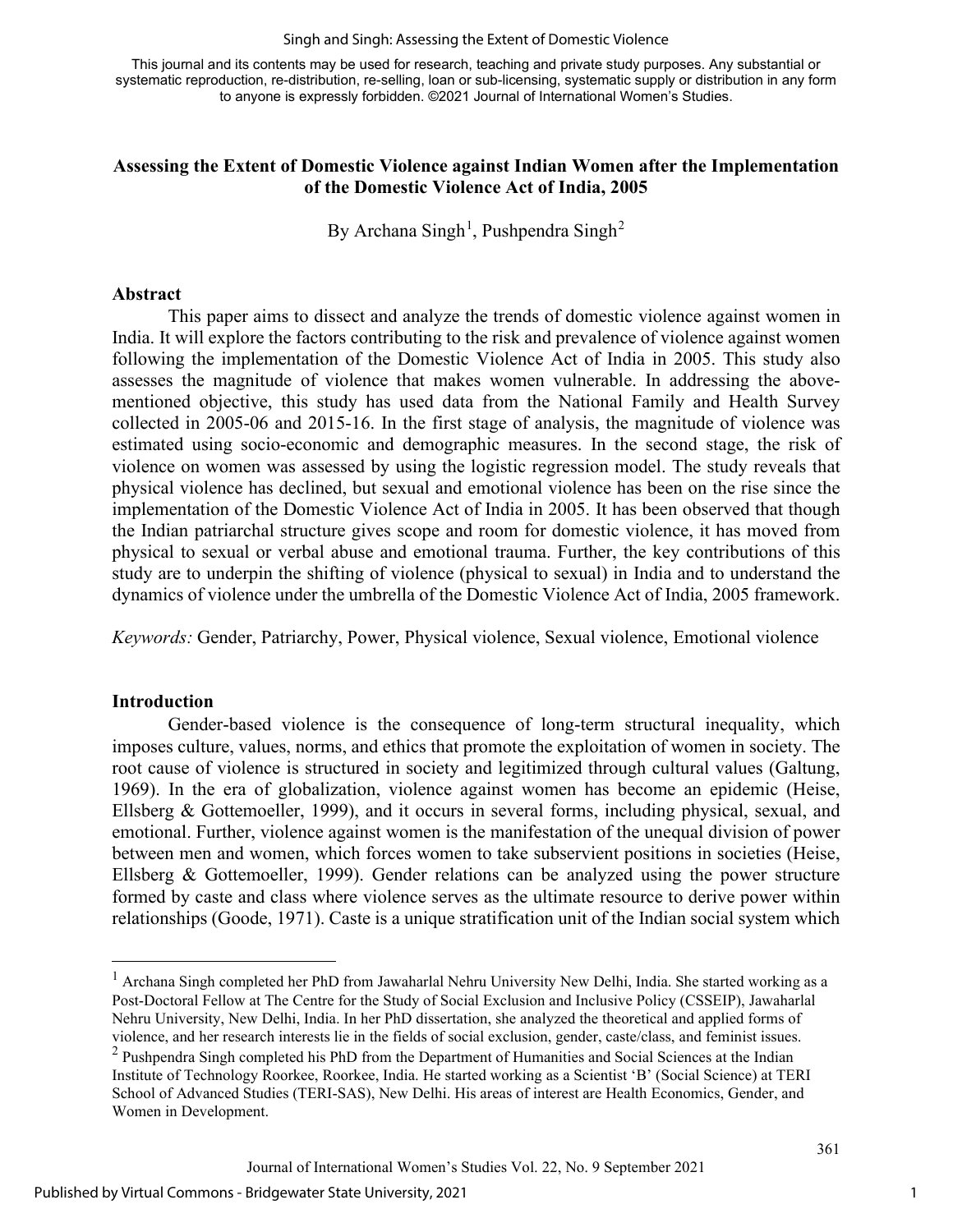divides the society into hierarchical positions followed by their ascribed status (Hutton, 1946; Ghurye,1950; Berreman, 1967; Dumont, 1980; Quigley, 1999). And patriarchy is one of the important characteristics of caste which control women's sexuality through maintaining hierarchical order (Chakrawarti, 1993; Guru, 1995; Geetha, 2007).

In the majority of incidents, women are subjected to violence such as battering, sexual abuse, dowry-related violence, female feticide/infanticide, honour killing, abduction, sterilization, women trafficking, etc., and each form of violence against women violates their rights to dignity and to live without discrimination and exclusion (Shirley, 2016). It is estimated that around the world, 35% of women face one or more kinds of physical violence in private or public spaces. Though a large number of violent incidents go unreported due to social stigmas, violence against women is the biggest obstacle for achieving equality, peace, and development within society.

There are multiple patriarchies that position women differently within specific hierarchies; with some women have more power over others; women also find ways to exercise power even within various form of patriarchy. Held in common, patriarchies create gendered divisions of labor (Johnson & Leone, 2005; Johnson, 1995). Within Indian patriarchal traditions, men believe that it is necessary to control women. However, it is possible to exploit and abuse power by controlling behavior, which explains the non-violent forms of abuse used against women. The root of domestic violence is monogamy, which is devised in a manner that men are supposed to control and protect women and in return enjoy privileges such as identity and authority over them and children (Martin, 1981). Despite the government's initiatives for enhancing women's ability to secure their rights, the ground reality of violence against women is barely punitive. Domestic violence is one of the inhumane examples of abuse within marital relationships. Most women do not have reproductive rights, and around 50% of women give birth to their first child at the age of 21 (Durğut & Kısa, 2018). Thus, in the majority of cases, women tolerate domestic violence because they are concerned about themselves and their children (Khan, 2015). However, some women try to exit abusive relationships by accepting help from relatives, neighbors, and NGOs, yet only 2% of women facing domestic violence register complaints with the police (Suneetha & Nagaraj, 2006). Domestic violence is not associated only with health encumbrance, but it also involves physical, sexual, and emotional violence (García-Moreno, Zimmerman, Morris-Gehring, Heise, Amin, Abrahams, … Watts, 2015). Researchers believe that domestic violence affects the economy because with an increase in domestic violence, the labour force participation decreases and health expenditure increases (Campbell, 2002; Koenig, Stephenson, Ahmed, Jejeebhoy & Campbell, 2006; Dalal & Lindqvist, 2012). Violence against women is not about an individual's unhealthy relationship within or outside the families but the detrimental social norms (García-Moreno et al., 2015). Further, gender inequalities deny women access to education as well as social and political participation. Though the status of women is gradually improving worldwide (OECD, 2012), more than 600 million women live in countries where domestic violence is not a crime, and 53 countries do not recognize the concept of marital rape (Duvvury, Callan, Carney & Raghavendra, 2013). Henceforth, the issues of domestic violence show the prevalence of patriarchy in society. Thus, this study tries to analyze the prevalence and risk factors of physical, sexual, and emotional violence among ever married<sup>[3](#page-2-0)</sup> women in India. This paper is a social analysis of NFHS data for estimating the prevalence and risk of violence against women. By acknowledging the methodological critique and limitations of a quantitative study (Blumer, 1956; Schutz, 1967; Bryman, 2003), the paper nevertheless attempts to reflect upon the risk of multiple types of

<span id="page-2-0"></span><sup>&</sup>lt;sup>3</sup> The 'ever married women' are the women who have been married at least once in their lives although their current marital status may not be 'married'.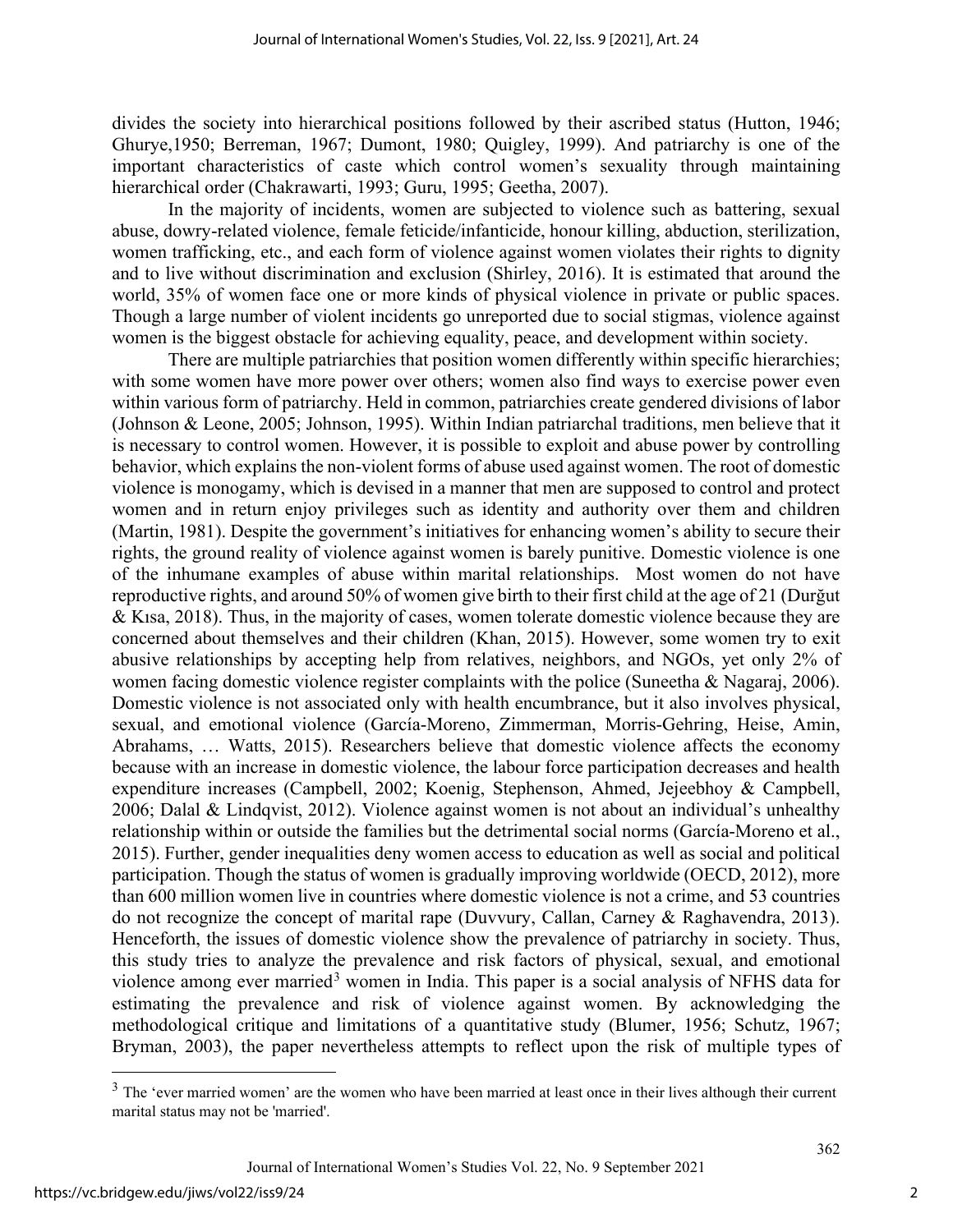domestic violence against Indian women. Based on the conceptual analysis of the patriarchal narratives in contemporary society, this paper makes use of the available incidences recorded in the National Family Health Survey-3 (NFHS-3) in 2005 and National Family Health Survey-4 (NFHS-4) 2015 survey.

#### **Theoretical and Conceptual Framework**

This section of the paper outlines the concept of patriarchy and relationships responsible for the construction of gender roles. Moreover, this analysis attempts to deconstruct the conceptualization of gender roles for understanding the violence against women from a theoretical perspective.

Simone De Beauvoir (2012) stated that women are created so that they can be controlled through the social institutions of marriage, family, kinships, religion, culture, etc., and these institutions are established to legitimize the difference between men and women by means of exclusionary cultural practices, which do not give equal space to women in society. Hence, the socially constructed gender division is a process to cultivate patriarchy, which refers to the unequal division of power between men and women (Learner, 1986). The unequal social structure rejects biological determinism which explains the natural difference between male/female bodies and establishes male supremacy over women (Walby, 1990). The socially constructed institutions headed by men is a tool to manifest their dominance over women and keep them away from access to power (Jagger & Rosenberg, 1984).

Thus, the growing trend of violence against women focuses on men's dominance over women through different overt and covert violent actions. Patriarchy not only validates domestic or physical oppression but also sexual and emotional subjugation against women. It justifies the role of men in controlling women's behavior by introducing the parameter of hierarchical relationships (Sultana, 2010).

Though the idea of patriarchy is all about sexual politics, it still remains unacknowledged and unexamined by the larger society. Gender roles in domestic spaces are taken for granted, and men of the house, whether they earn the livelihood for their family or not, are positioned at the top of the family pyramid. In fact, public spaces and the professional worlds are also witnessing change through movements and phrases like "Me too,", "breaking the glass-ceiling," "free the nipple across the globe," etc. Millet (1972) referred to it as the sexual domination of power that leads to a pervasive privilege of culture given to men.

The subordinate treatment of women is based on a shallow premise of visual perception created by sexual dimorphism, which can be further justified through the cultural practices based on the nature vs. nurture perception to create a subversive understanding of the notion of femininity. This gives rise to the prevalence of patriarchy in society by rendering control in the hands of a certain gender (Ortner, 1974; Rosaldo, 1980; Blackwood, 2000). According to cultural values, it is a woman's duty to please her partner and behave according to his likes. Furthermore, patriarchy is always associated with power, be it social or economic accessibility. Moreover, the number of incidents of violence has increased among the groups lacking resources to demonstrate masculinity (Hooks, 2004). The societal dominance of the idea of masculinity depends on controlling women using the symbolic as well as structural means of violence. Women become the victims of violence under any circumstances, which can involve individuals' or their partner's characteristics, and it is further promoted through the acceptance of patriarchy as the norm. Figure

3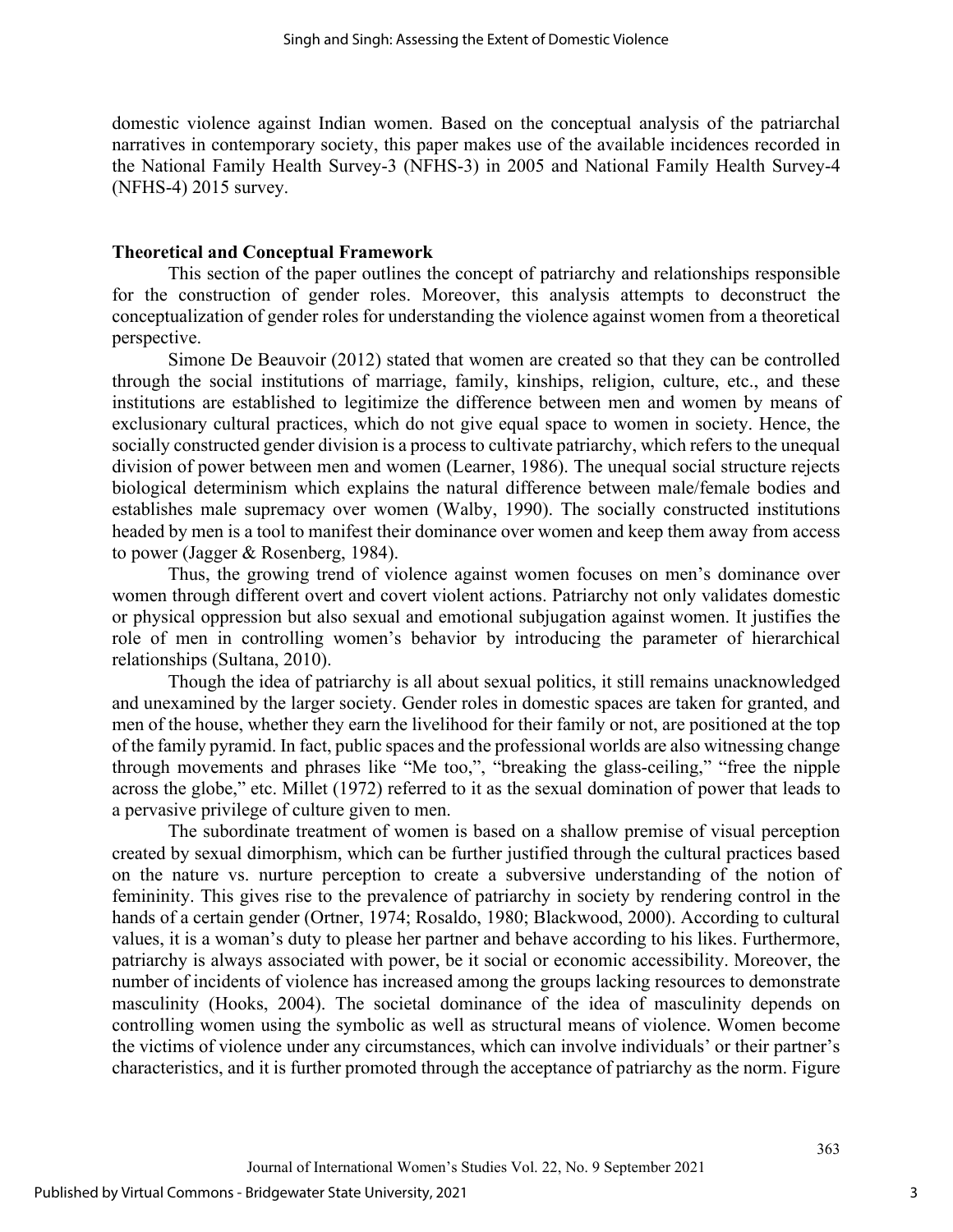1 displays the discussion of the conceptual framework for developing a comprehensive understanding of domestic violence in India.

# **Figure 1: Conceptual Framework of Domestic Violence against Women in India Due to Social, Individual, Household, and Partner Determinants**



# **Data and Methods**

#### *Data and Sampling*

The study utilizes the data from NFHS-3 and NFHS-4, which is the National Representative of Health and Demography collected in 2005-06 and 2015-16, respectively. All the NFHS-1/2/3/4 round survey have been collected under the stewardship of the Ministry of Health and Family Welfare (MoHFW), Government of India. The MoHFW labeled the International Institute for Population Sciences (IIPS), Mumbai, as the nodal agency for all of their surveys. The NFHS survey has used a uniform sampling design for all the states. In the NFHS-4, the information was collected by interviewing 699,686 women belonging to the age group of 15-49 with a response rate of 96.7 %. In NFHS-3, the interview was conducted for 109,041 households with 124,385 eligible women between the ages of 15 and 49 years where the response rate was 94.5%. However, in this study, we used the data obtained from 66,013 and 69,484 ever married women of the NFHS-4 and NFHS-3 surveys, respectively.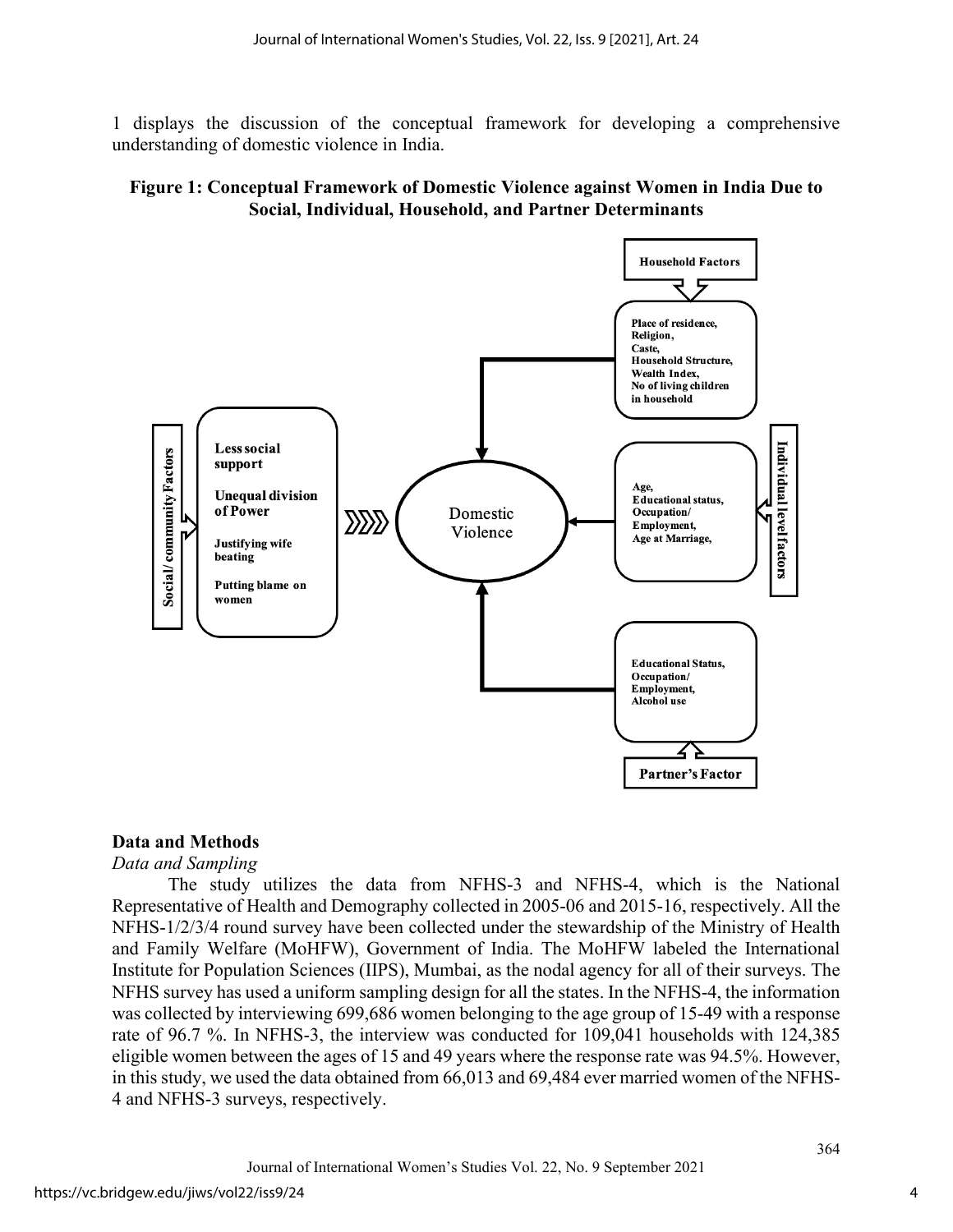# *Variables and Measures*

The Protection of Women from Domestic Violence Act (PWDVA), 2005, defines domestic violence as comprehensive and includes all forms of physical, emotional, verbal, sexual, and economic violence; this definition covers both the actual acts as well as threats of violence. The National Family Health Survey has obtained information from the ever married women on their experiences of domestic violence committed by their current and former husbands and probably by others. Therefore, only one eligible woman per household is randomly selected to answer questions about domestic violence with ethical requirements. Further, the parameters of different forms of violence are explained below:

- **Physical Violence:** Physical violence includes pushing, shaking or throwing something at a person; slapping, twisting arm, or pulling hair; punching with his or with something that could hurt; kicking, dragging, or beating up; trying to choke or burn on purpose; or threatening or attacking with a knife, gun, or any other weapon.
- **Sexual Violence:** Sexual violence refers to women being physically forced or threatened to have sexual intercourse, or to perform any other sexual acts, even after their denial.
- **Emotional Violence:** Emotional violence indicates saying or doing something to humiliate someone in front of others; threatening to hurt or harm someone close; insulting or making someone feel bad about themself.

Additionally, Physical/ Sexual/ Emotional violence has been calculated as: "Women who have experienced any Physical/ Sexual/ Emotional violence (committed by a husband or anyone else) from the age of 15 onwards and within the period of 12 months preceding the survey."

# *Statistical Method*

In order to calculate the prevalence of violence against women, we used the bivariate tabulation for each variable, and both the *chi-square*  $\chi^2$  and *F test* were employed to evaluate the statistical association. To assess the risk of violence in the household, both the individual and partner levels were calculated by the logit model using odds ratio (OR) with 95% confidential interval (CI).

# **The Distribution of Domestic Violence against Women in India**

One of the most common forms of violence against women in India is domestic violence, where violence is perpetrated by the husband or other household members. Society gives the right to property, power, and accessibility to men in the family, while women are made to be dependent. The unequal differences are the result of deeply rooted patriarchy, which accepts women only in particular roles. While perpetrating violence against women, they are blamed for not behaving in a certain manner assigned by society. In 2005, the Prevention of Physical Domestic Violence Act enacted in India resulted in the decline of domestic violence from 38% (NFHS-3) to 30.7% (NFHS-4) between 2005/06 and 2015/16 (Figure 2). Despite decades of legal reforms to address violence against women in India, the incidence remains high, and the illiteracy, cultural beliefs, and ignorance contribute additional aspects of violence against women in domestic spaces (Ghosh, 2013).

The subsequent sub-section of the study is divided into three parts. The first part discusses violence against women due to the nature of the household; the second part focuses on wife's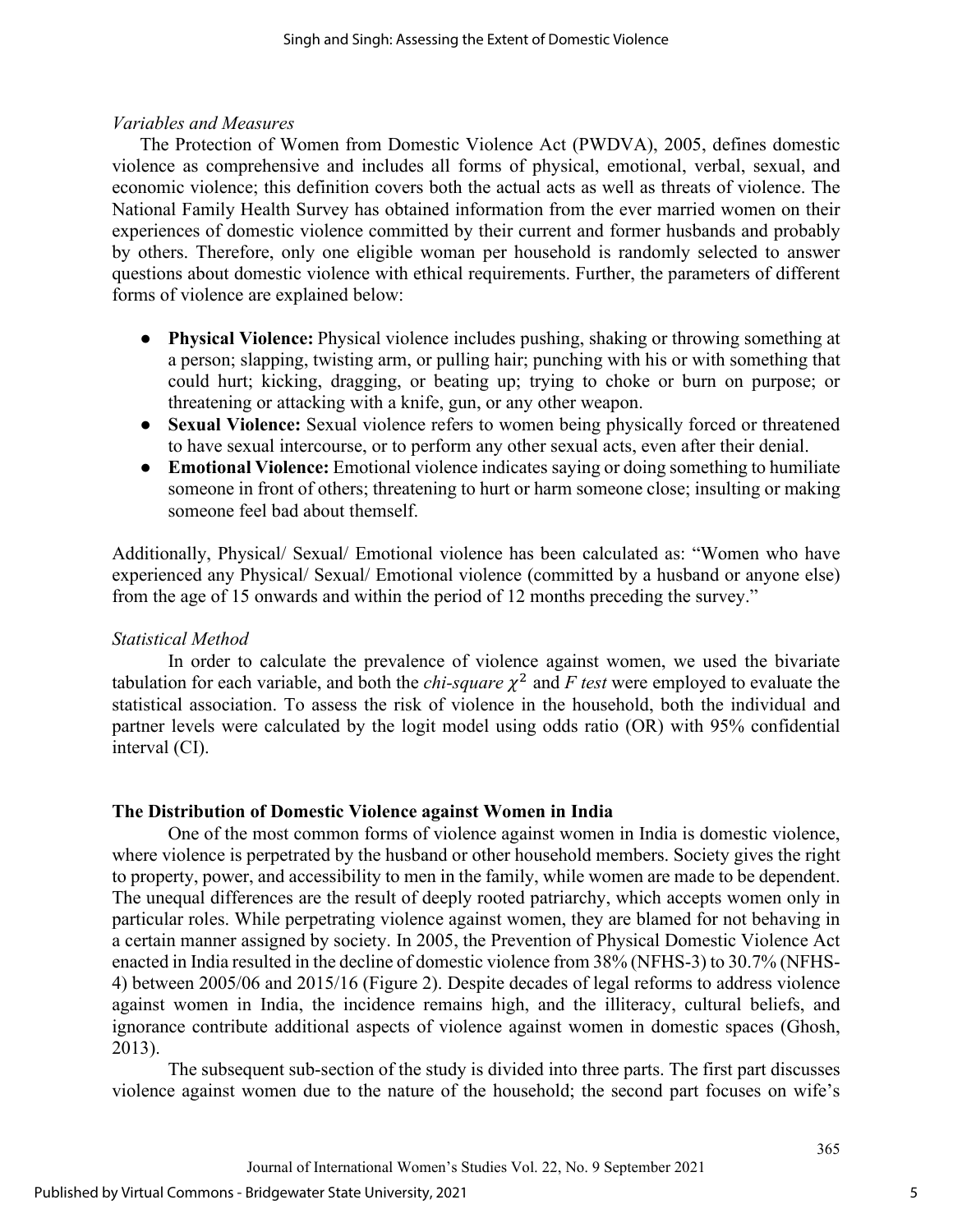characteristics; and the last part discusses the impact of partners' features/characteristics when it comes to domestic violence.





# *Violence against Women by Household Characteristics*

Table 1 illustrates the percentage of women experiencing any kind of physical, sexual, or emotional violence. Factors that impact the incidence of violence against women include socioeconomic status, geography, and religious characteristics of the household. Table 1 also indicates that violence against women has increased within a decade.

Violence in rural areas is higher than in urban areas. Social inequality in rural areas become a barrier to women's participation in society, which in turn also affects economic development within the region. In urban areas, women can participate more equally. Compared to 26% in urban areas, physical violence is highest in rural areas at 32%. In rural areas, the prevalence of physical violence is mostly due to the lack of availability of resources (Ajah, Iyoke, Nkwo, Nwakoby & Ezeonu, 2014). Most of the women believe that violence is excusable, which means that cultural norms supporting violence against women in rural areas are more acceptable than in in urban areas. The acceptance of traditional gender roles is more prevalent among rural women than urban women, who in contrast have more exposure to the law, rights, and accessibility (Garcia-Moreno, Jansen, Ellsberg, Heise & Watts, 2006). Therefore, sexual and emotional violence is pervasive in rural areas. Compared to urban areas (11.2%), the high rate of sexual violence (15.5%) in rural areas is due to poverty, which leads to early marriages and often gives rise to sexual violence (Naved & Persson, 2005; Kaur, 2004). Social norms also justify and interpret wife beating or abuse as a symbol of love or affection of the husband towards his wife (Siegel, 1995; Denzin, 1984; Hasday, 2000).  $\frac{3}{2}$   $\frac{3}{2}$   $\frac{3}{2}$   $\frac{3}{2}$   $\frac{3}{2}$   $\frac{3}{2}$   $\frac{3}{2}$   $\frac{3}{2}$   $\frac{3}{2}$   $\frac{3}{2}$   $\frac{3}{2}$   $\frac{3}{2}$   $\frac{3}{2}$   $\frac{3}{2}$   $\frac{3}{2}$   $\frac{3}{2}$   $\frac{3}{2}$   $\frac{3}{2}$   $\frac{3}{2}$   $\frac{3}{2}$   $\frac{3}{2}$   $\frac{3}{2}$ 

Religion also differentiates men and women through purity and impurity standards. Historically, different religions have bestowed men with the practical biases of privilege, unlike women whose menstrual blood is considered as impure and sinful. The study observed that in the Hindu religion, the incidence of violence is higher than in Islam, Christianity, and others. Table 1 illustrates that in 2015-16, after a decade of the introduction of Domestic violence act, physical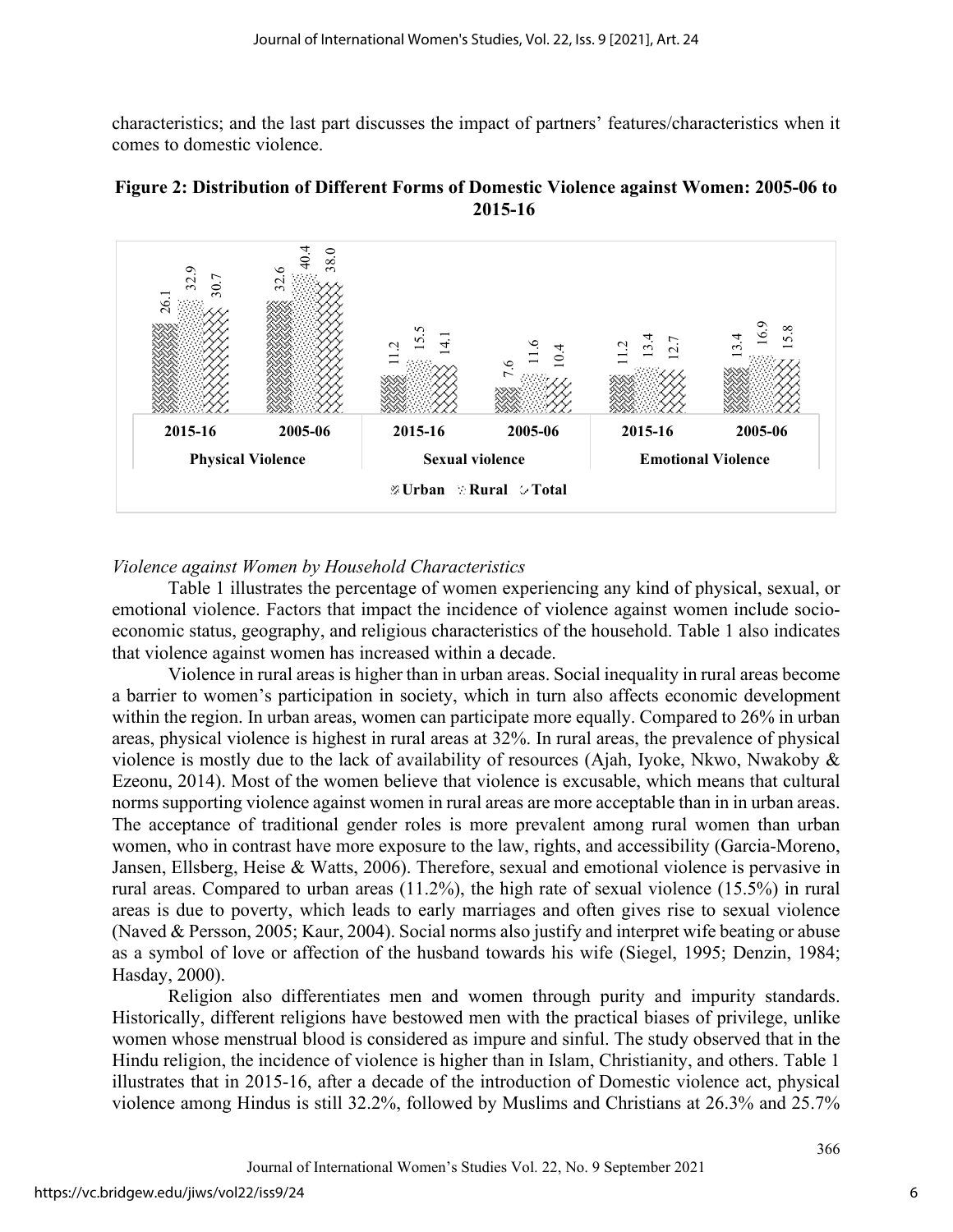respectively. The reason is that Hindu men are allowed to perform regular, ceremonial practices from which women are excluded (Pargament, 2001).

|                                 | and Emotional Violence by Socio-Economic Characteristics, India. |         |                        |         |                           |         |  |
|---------------------------------|------------------------------------------------------------------|---------|------------------------|---------|---------------------------|---------|--|
| <b>Background</b>               | <b>Physical Violence</b>                                         |         | <b>Sexual Violence</b> |         | <b>Emotional Violence</b> |         |  |
| Characteristic                  | 2015-16                                                          | 2005-06 | 2015-16                | 2005-06 | 2015-16                   | 2005-06 |  |
| <b>Household Characteristic</b> |                                                                  |         |                        |         |                           |         |  |
| Place of                        |                                                                  |         |                        |         |                           |         |  |
| residence                       |                                                                  |         |                        |         |                           |         |  |
| Urban                           | 26.1                                                             | 32.6    | 11.2                   | 7.6     | 11.2                      | 13.4    |  |
| Rural                           | 32.9                                                             | 40.4    | 15.5                   | 11.6    | 13.4                      | 16.9    |  |
| Religion                        |                                                                  |         |                        |         |                           |         |  |
| Hindu                           | 32.2                                                             | 37.9    | 14.8                   | 10.1    | 12.9                      | 15.9    |  |
| Muslim                          | 26.3                                                             | 40.3    | 12.2                   | 13.8    | 12.9                      | 15.9    |  |
| Christian                       | 25.7                                                             | 33.0    | 11.5                   | 6.7     | 11.7                      | 13.9    |  |
| Others <sup>\$</sup>            | 25.1                                                             | 34.0    | 11.7                   | 5.9     | 8.9                       | 15.1    |  |
| Caste                           |                                                                  |         |                        |         |                           |         |  |
| Scheduled caste 37.8            |                                                                  | 46.5    | 18.6                   | 13.2    | 16.0                      | 19.0    |  |
| Scheduled tribe 31.0            |                                                                  | 45.0    | 15.2                   | 12.0    | 13.3                      | 20.9    |  |
| OBC                             | 32.9                                                             | 38.7    | 15.0                   | 9.0     | 13.1                      | 15.7    |  |
| Others <sup>\$\$</sup>          | 22.8                                                             | 30.1    | 9.1                    | 9.3     | 8.9                       | 12.6    |  |
| Household                       |                                                                  |         |                        |         |                           |         |  |
| <b>Structure</b>                |                                                                  |         |                        |         |                           |         |  |
| $01 - 05$                       | 30.8                                                             | 37.1    | 13.8                   | 9.8     | 12.8                      | 15.9    |  |
| 06-08                           | 31.0                                                             | 39.7    | 14.7                   | 10.8    | 13.0                      | 16.1    |  |
| $09+$                           | 29.3                                                             | 37.5    | 14.0                   | 11.3    | 11.7                      | 14.9    |  |
| No. of living Children          |                                                                  |         |                        |         |                           |         |  |
| $\boldsymbol{0}$                | 27.3                                                             | 29.8    | 12.6                   | 10.9    | 11.2                      | 13.5    |  |
| $1 - 2$                         | 29.1                                                             | 33.5    | 11.9                   | 9.0     | 11.7                      | 14.4    |  |
| $3-4$                           | 35.8                                                             | 42.4    |                        | 11.1    | 14.2                      |         |  |
| $5+$                            |                                                                  |         | 16.7<br>17.3           |         |                           | 17.5    |  |
|                                 | 39.0                                                             | 50.5    |                        | 12.9    | 14.9                      | 18.6    |  |
| <b>Wealth Index</b>             | 43.3                                                             | 48.6    | 23.6                   | 15.1    | 18.0                      | 20.7    |  |
| Poorest                         |                                                                  |         | 16.9                   |         |                           |         |  |
| Poor                            | 36.7                                                             | 46.4    |                        | 13.0    | 15.1                      | 19.8    |  |
| Middle                          | 31.3                                                             | 40.8    | 14.0                   | 10.7    | 13.5                      | 17.0    |  |
| Richer                          | 26.5                                                             | 34.2    | 10.8                   | 8.6     | 10.9                      | 13.2    |  |
| Richest                         | 18.4                                                             | 21.0    | 7.0                    | 4.7     | 7.3                       | 8.6     |  |
| Region                          |                                                                  |         |                        |         |                           |         |  |
| Central                         | 35.1                                                             | 43.6    | 16.8                   | 10.0    | 12.9                      | 17.2    |  |
| Eastern                         | 38.3                                                             | 43.8    | 20.3                   | 18.9    | 14.9                      | 16.8    |  |
| North-Eastern                   | 27.3                                                             | 38.1    | 12.0                   | 14.1    | 11.9                      | 15.5    |  |
| Northern                        | 21.0                                                             | 33.2    | 8.2                    | 12.4    | 8.9                       | 15.0    |  |
| Southern                        | 35.7                                                             | 32.5    | 15.8                   | 4.2     | 17.0                      | 12.4    |  |
| Western                         | 21.9                                                             | 31.9    | 8.0                    | 4.1     | 10.5                      | 17.8    |  |
| <b>Wife's Characteristics</b>   |                                                                  |         |                        |         |                           |         |  |
| Age group                       |                                                                  |         |                        |         |                           |         |  |
| 15-19                           | 24.6                                                             | 29.9    | 11.9                   | 13.6    | 12.4                      | 12.5    |  |
| 20-24                           | 28.7                                                             | 36.1    | 13.9                   | 10.9    | 11.5                      | 14.4    |  |
| 25-29                           | 29.9                                                             | 39.6    | 13.4                   | 10.8    | 11.9                      | 16.3    |  |
| 30-39                           | 31.5                                                             | 39.8    | 14.6                   | 10.4    | 12.9                      | 16.5    |  |
| 40-49                           | 31.7                                                             | 37.9    | 14.2                   | 8.5     | 13.7                      | 16.5    |  |
| <b>Duration of</b>              |                                                                  |         |                        |         |                           |         |  |
| marriage                        |                                                                  |         |                        |         |                           |         |  |
| $00 - 04$                       | 20.9                                                             | 26.7    | 9.0                    | 9.5     | 8.6                       | 10.8    |  |

**Table 1: Percentage Distribution of Women (15-49) Who Experienced Physical, Sexual, and Emotional Violence by Socio-Economic Characteristics, India.**

Journal of International Women's Studies Vol. 22, No. 9 September 2021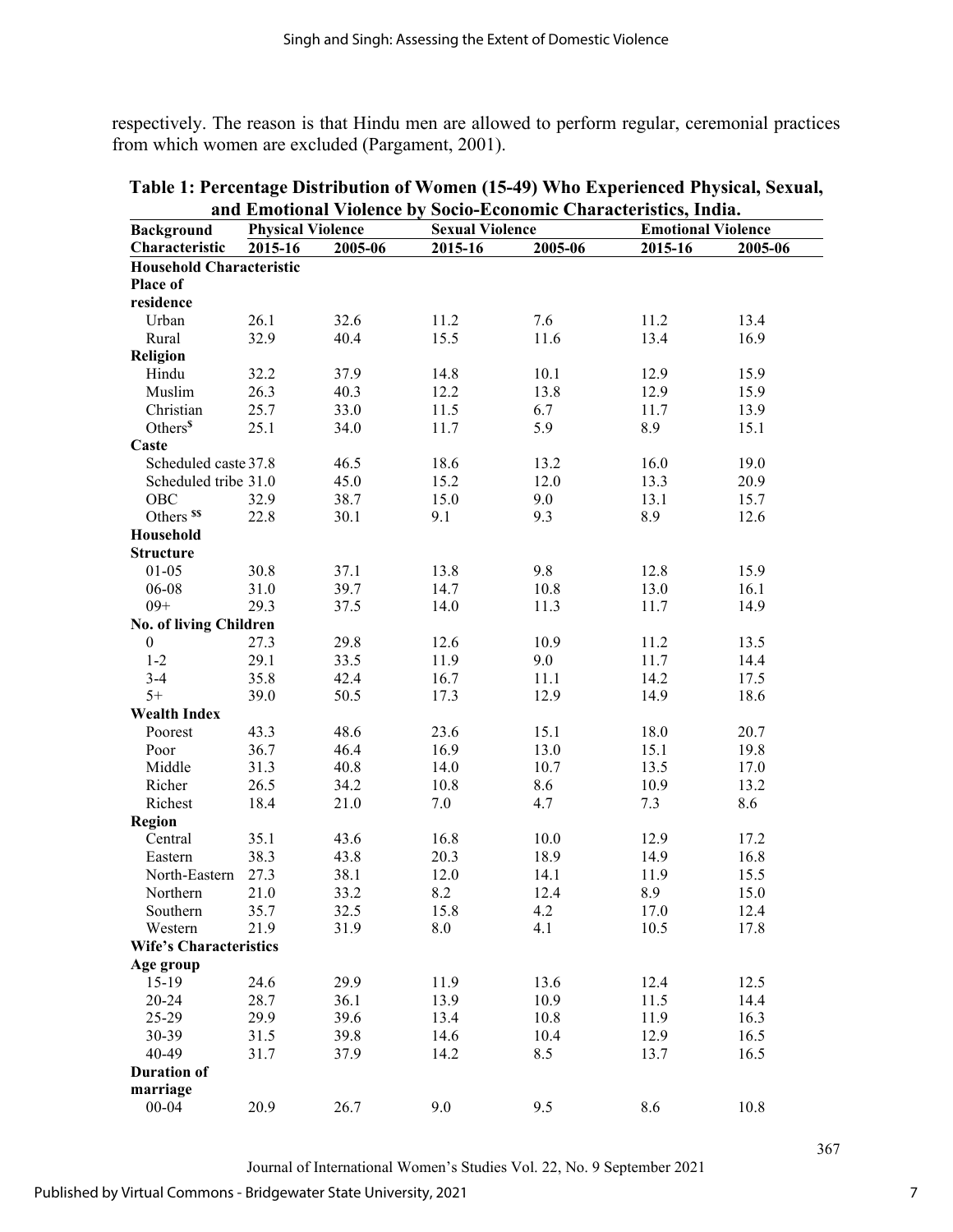| <b>Total</b>                     | 30.7         | 38.0         | 14.1         | 10.4 | 12.7         | 15.8        |
|----------------------------------|--------------|--------------|--------------|------|--------------|-------------|
| Yes                              | 49.2         | 53.3         | 26.2         | 15.1 | 22.2         | 24.0        |
| N <sub>o</sub>                   | 22.6         | 30.5         | 8.8          | 8.0  | 8.6          | 11.8        |
| <b>Alcohol</b>                   |              |              |              |      |              |             |
| lled                             | 33.5         | 40.9         | 15.2         | 11.6 | 13.6         | 16.6        |
| Manual/(un)ski                   |              |              |              |      |              |             |
| Services                         | 25.7         | 33.8         | 11.5         | 7.8  | 11.1         | 15.2        |
| Agricultural                     | 34.1         | 42.3         | 16.1         | 10.9 | 13.8         | 17.6        |
| Sales                            | 26.5         | 32.7         | 10.9         | 9.7  | 10.9         | 12.9        |
| Clerical                         | 25.7         | 26.1         | 12.2         | 6.1  | 11.3         | 10.4        |
| Professional                     | 19.3         | 22.9         | 8.5          | 5.8  | 7.8          | 10.4        |
| Not working                      | 32.7         | 39.4         | 16.3         | 15.3 | 15.1         | 21.8        |
| Occupation                       |              |              |              |      |              |             |
| Higher                           | 18.8         | 20.8         | 6.8          | 4.6  | 6.8          | 8.2         |
| Secondary                        | 28.3         | 34.0         | 12.5         | 9.2  | 11.5         | 13.7        |
| Primary                          | 37.2         | 45.6         | 18.0         | 12.5 | 15.4         | 18.8        |
| No Education                     | 41.1         | 47.2         | 20.9         | 13.2 | 18.2         | 20.5        |
| <b>Education</b>                 |              |              |              |      |              |             |
| <b>Partner's Characteristics</b> |              |              |              |      |              |             |
| lled                             | 42.0         | 45.8         | 20.5         | 12.2 | 17.8         | 20.1        |
| Manual/(un)ski                   |              |              |              |      |              |             |
| hold                             | 35.6         | 46.7         | 19.4         | 12.6 | 18.0         | 22.1        |
| Services/house                   |              |              |              |      |              |             |
| Agricultural                     | 41.6         | 46.1         | 20.1         | 11.9 | 17.8         | 20.3        |
| Sales                            | 32.3         | 37.6         | 13.4         | 12.2 | 13.9         | 19.4        |
| Clerical                         | 22.0         | 21.8         | 10.8         | 4.4  | 15.9         | 13.9        |
| force<br>Professional            | 27.0<br>20.1 | 33.0<br>22.3 | 11.8<br>11.0 | 5.6  | 10.7<br>10.5 | 12.7<br>9.8 |
| Not In work                      |              |              |              | 9.4  |              |             |
| Occupation                       |              |              |              |      |              |             |
| Higher                           | 16.5         | 13.4         | 5.9          | 2.5  | 6.1          | 5.6         |
| Secondary                        | 25.8         | 28.5         | 10.8         | 7.4  | 10.5         | 11.6        |
| Primary                          | 35.5         | 40.5         | 16.9         | 11.4 | 14.4         | 17.4        |
| No Education                     | 39.2         | 46.2         | 19.6         | 12.8 | 16.8         | 19.2        |
| Education                        |              |              |              |      |              |             |
| $15+$                            | 33.4         | 40.8         | 15.5         | 10.0 | 14.0         | 17.3        |
| $10 - 14$                        | 32.3         | 42.1         | 14.8         | 11.7 | 13.3         | 17.0        |
| 05-09                            | 29.0         | 38.1         | 13.4         | 10.9 | 11.5         | 15.8        |
|                                  |              |              |              |      |              |             |

*Note: \$ Others incudes Buddhism, Sikhism, Jainism, and Zoroastrianism; \$\$ Others represents non-SC/ST/OBC groups population.*

Hindu religious practices accord low social status to women and also defend violence against them, while in Islam, women are in better positions (Niaz, 2013). The caste in India is a unit of stratification in society, and it segregates one person from another on the basis of purity and pollution. The caste system is a hierarchical disparity among the people belonging to the Hindu religious group for establishing ones' hegemony over others. The Dalits or lower castes, constitutionally named as the Scheduled Castes (SC), are at the lower end of the hierarchical caste scale. They are excluded and denied their basic rights because of their ascribed status in society (Shah, Mander, Baviskar, Thorat & Deshpande, 2006). The condition of women of the Dalit or Scheduled Castes is more vulnerable than their male counterparts because of their gender and caste positioning. In the Scheduled Castes, women are facing multiple forms of exclusion and discrimination in education, employment, social disempowerment, and political participation, which makes them vulnerable (Mangubhai & Lee, 2012). Though hostility among different castes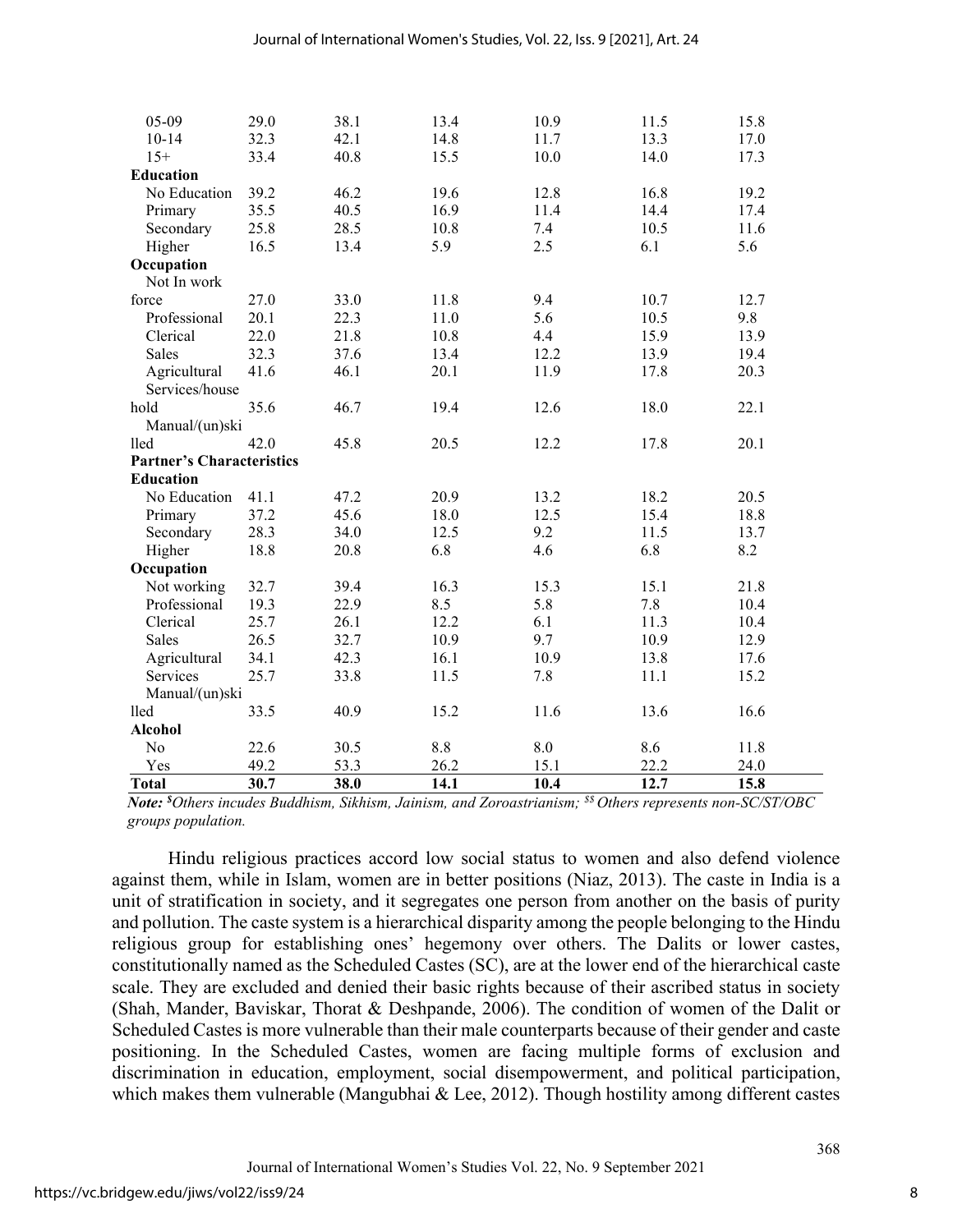has gradually decreased, it is still prevalent toward people belonging to the Scheduled Castes (37.8%) and Schedule Tribes (31%) due to their lower status; they are often excluded from mainstream society. The majority of the Scheduled Caste men and women are illiterate, forcing them into the unskilled labor market at low wage rates. Low income and work pressure make women's conditions more vulnerable. The sexual (18.6%) and emotional (16 %) violence among the Scheduled Castes is almost double than the other castes. Violence against women depends on the number of people in the family. When there are more members in the family, there are fewer chances for intimidation by the partner. The prevalence of violence also depends on the number of living children in the family. Table 1 shows physical violence at 39% for women with more living children, however, physical violence is at 27% for women with no children. The living children also bring the burden of responsibility and further impoverishment for the family, leading to frustration among the men in the family.

Further, the space people inhabit plays an important role in aggravating violence against women, and economic conditions determine a family's space of living. The poorer the family, the smaller the living space, which in turn contributes to domestic violence against women. It is widely documented that, the illiterate unemployed women from poor households mostly rely on their partner's income so leaving an abusive partner for them is very difficult. This economic dependence of the abuser is associated with more severe abuse (Bitangora, 1999; Rashada & Sharaf, 2016; Slabbert, 2017).

Furthermore, women's economic dependence on their partners or other men makes it difficult or impossible for them to leave their violent relationships. But economic independence alone is not able to reduce violence against women (Pallitto, García-Moreno, Jansen, Heise, Ellsberg, & Watts, 2013). Nevertheless, more income can provide better accessibility to basic livelihoods, healthcare, and other services that can lessen the chances of violence. Table 1 shows that the prevalence of violence within the poorer economic group is higher than in the higher economic group.

The poor income group experiences greater crises to survive, creating more tension within the household and the relationship. As a result, women often bear the burden and become victims of violence. Table 1 also shows that violence against women among the poor is 43% compared to 18% among the richest group. In some settings, more financial stability or gainful employment reduces violence (Schuler, Hashemi, Riley & Akhter, 1996).

India has a unique geographical structure that plays an important role in cultural construction such as clothing, food habits, norms, beliefs, etc., and these ingrained cultural developments promote men's domination or superiority over women. The geographical distribution of Table 1 shows that physical and sexual violence is higher in the eastern region, 38% and 20%, respectively, followed by the central region, 35% and 16.8%, and the southern region, 35.7% and 15.8%.

#### *How does Women's Status Affect Violence against Women?*

Violence against women is influenced by factors such as age, duration of marriage, education, and occupation. A total of 24.6% of women in the 15-19 years old age group have suffered physical violence, whereas 31.7% of women in the 40-49 years old age group have suffered from physical violence. The incidence of violence is also greater with longer durations of marriages as it allows for a longer period of exposure (Kimuna, Djamba, Ciciurkaite & Cherukuri, 2013). The women with more than 15 years of marriage experience more physical (33.4%), sexual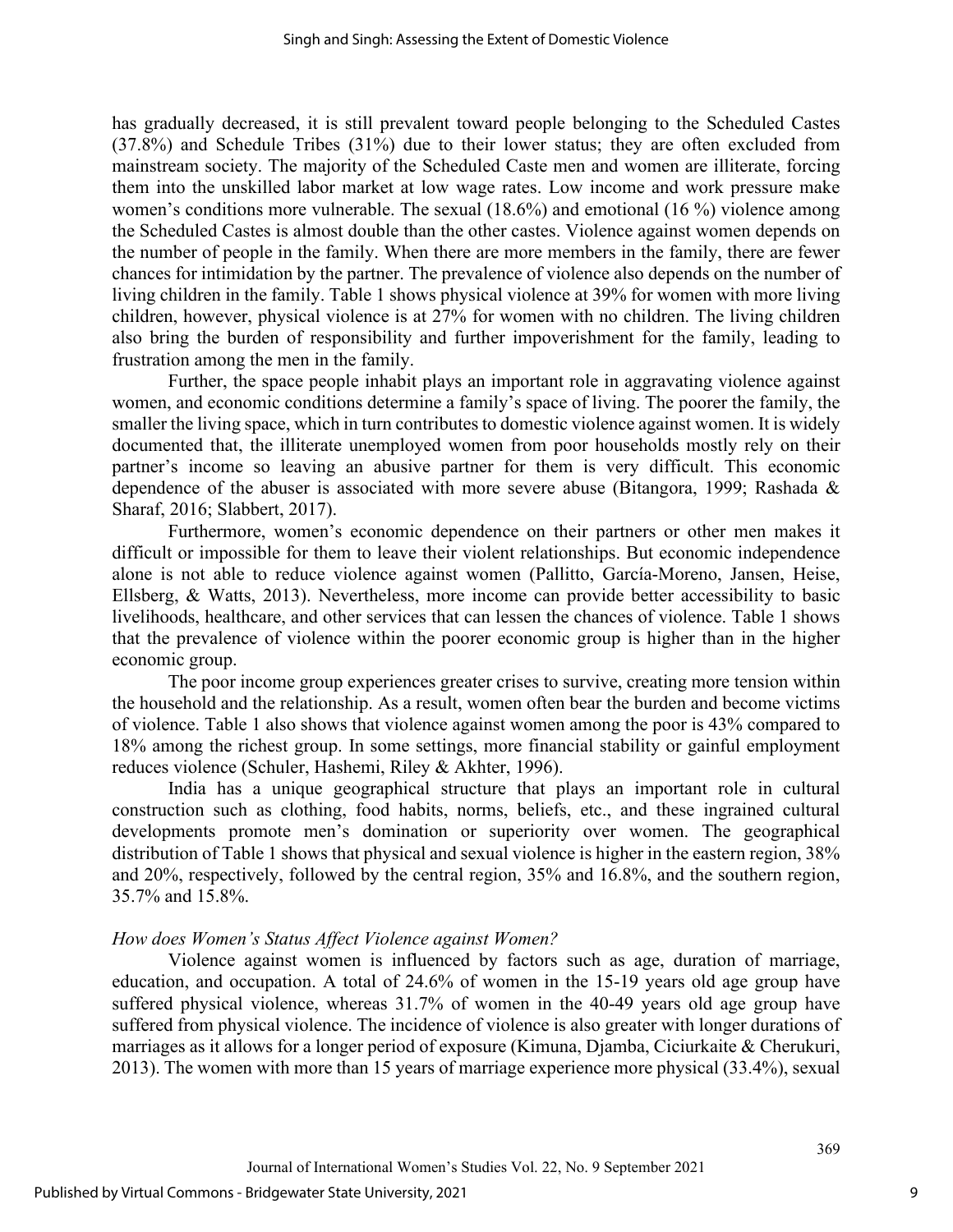(15.5%), and emotional (14%) violence, while women who have been married for 0 to 4 years' experience less physical (20.9%), sexual (9%), and emotional (8.5%) violence.

Though the relationship between women's education and violence against them is very complex, their educational level is known to exert a protective effect with regard to physical violence (Martin,Tsui, Maitra & Marinshaw, 1999; Jewkes, Levin & Penn-Kekana, 2002). Education increases self-sufficiency as well as socio-economic empowerment (Martin, Taft & Resick, 2007); this is evidenced by violence against illiterate women being 39.2 % compared to 16.5 % among highly educated women. Highly educated women are also more economically independent and are less likely to be abused (Straus, Gelles & Steinmetz, 2017). Moreover, occupation provides women with a certain level of independence, but the types of work also make them victims of violence. Women engaged in manual or unskilled services, agricultural work, and household services are more prone to violence than women in professional and clerical services. Women engaged in manual or unskilled services experience the highest prevalence of violence due to their partners' controlling behaviors and power relations (Antai, 2011).

# *Partners' Characteristics Imply Domestic Violence*

Violence against women not only depends on women's characteristics but also on the nature of their partners. The characteristics of both men and women affect violence, and women generally become victims. Table 1 shows that the level of physical (41%), sexual (20.9%), and emotional (18.2%) violence is the highest among illiterate partners. A partner's lower education creates imbalances in household work, decision-making, and intimacy which can perpetuate violence against women (Anderson, 1997). The partners engaged in professional, clerical, or managerial jobs report less physical violence than those not working or those involved in manual/unskilled labor.

An additional characteristic to consider is alcohol consumption by the partner. Within the Indian context, it is considered to be one of the simplest explanations of an intimate partner's violent behaviors. For women with partners that consume alcohol, 49.2% experience physical violence: 26.2% experience sexual violence, and 22.2% experience emotional violence.

# **Identifying the Risk of Physical, Sexual, and Emotional Violence among Women Depending on Socio-Economics Characteristics**

#### *Socio-demographic Risk Factors for Physical Violence*

The risk factors associated with domestic violence are represented in Table 2. The analysis addresses the role of household, individuals, and partner characteristics and how they influence the risk of violence.

|                          |                                         | енглинат утоких англід туошки ру васкдтоана Спатаскі виклупана. |                                       |              |                                          |                               |                       |         |         |
|--------------------------|-----------------------------------------|-----------------------------------------------------------------|---------------------------------------|--------------|------------------------------------------|-------------------------------|-----------------------|---------|---------|
| <b>Background</b>        | <b>Physical Violence</b><br>OR (95% CI) |                                                                 | <b>Sexual Violence</b><br>OR (95% CI) |              | <b>Emotional Violence</b><br>OR (95% CI) |                               |                       |         |         |
|                          |                                         |                                                                 |                                       |              |                                          |                               | <b>Characteristic</b> | 2015-16 | 2005-06 |
|                          | <b>Household Characteristic</b>         |                                                                 |                                       |              |                                          |                               |                       |         |         |
| <b>Place of</b>          |                                         |                                                                 |                                       |              |                                          |                               |                       |         |         |
| <b>Residence</b>         |                                         |                                                                 |                                       |              |                                          |                               |                       |         |         |
| <b>Rural<sup>®</sup></b> |                                         |                                                                 |                                       |              |                                          |                               |                       |         |         |
|                          |                                         | $1.17***$ [1.10- 1.30***[1.25-                                  | $1.16***$ [1.07]                      | $1.02[0.94-$ |                                          | $1.20***[1.10 \t1.15***[1.09$ |                       |         |         |
| Urban                    | 1.241                                   | 1.371                                                           | $-1.26$ ]                             | 1.091        | $-1.30$ ]                                | $-1.22$ ]                     |                       |         |         |

# **Table 2: Logistic Regression Estimates to Identify the Risk for Physical, Sexual, and Emotional Violence among Women by Background Characteristics, India.**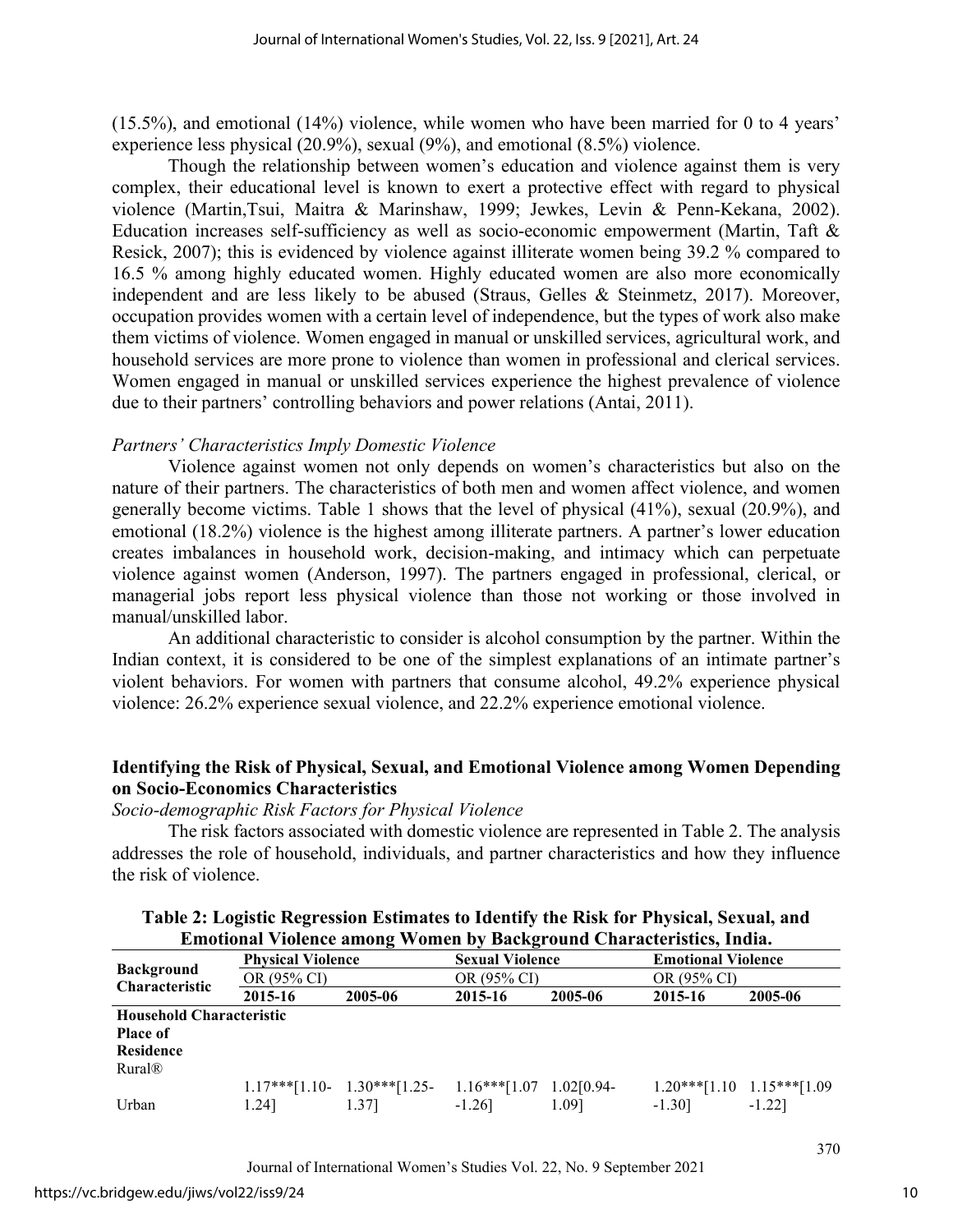| <b>Religion</b><br>Others <sup>§</sup> $\circledR$ |                                |                                |                            |                                                                          |                                   |                       |
|----------------------------------------------------|--------------------------------|--------------------------------|----------------------------|--------------------------------------------------------------------------|-----------------------------------|-----------------------|
|                                                    |                                |                                |                            | $1.41***$ [1.21- 1.13[0.96-                                              |                                   |                       |
| Hindu                                              | 1.07[0.96-<br>1.20]            | $0.97[0.89-1.06]$ 1.10]        | $0.94[0.81 -$              | $1.65$ ]                                                                 | $1.33$ ]                          | $1.06[0.95-$<br>1.19] |
|                                                    | $1.20[1.05 -$                  | $1.44***$ [1.30- 1.26[1.05-    |                            | $2.22***[1.86-$                                                          | $1.62***[1.33]$                   | $1.60***[1.41]$       |
| Muslim                                             | $1.37$ ]                       | 1.59]                          | $1.52$ ]                   | 2.66]                                                                    | $-1.96$ ]                         | $-1.85$ ]             |
|                                                    | $0.94[0.80-$                   | $0.73***[0.66-$                | $0.94[0.76-$               | 0.95[0.78-                                                               | $1.12[0.90-$                      | $1.04[0.90-$          |
| Christian                                          | 1.09]                          | $0.82$ ]                       | $1.15$ ]                   | $1.17$ ]                                                                 | 1.38]                             | 1.20]                 |
| Caste                                              |                                |                                |                            |                                                                          |                                   |                       |
| Others $^{ss}$ ®                                   |                                |                                |                            |                                                                          |                                   |                       |
|                                                    | $1.26***[1.17-$                | $1.40***$ [1.32-               |                            | $1.28***[1.16 \t1.17***[1.07- \t1.24***[1.12$                            |                                   | $1.28***$ [1.19]      |
| Scheduled caste                                    | 1.36]                          | 1.47]                          | $-1.42$ ]                  | 1.27]                                                                    | $-1.38$ ]                         | $-1.37$ ]             |
|                                                    | $0.87**$ [0.80-                | $0.91*$ [0.85-                 | $0.93[0.83-$               | $0.82***$ [0.73-                                                         | $0.94[0.83-$                      | $1.06[0.97-$          |
| Scheduled tribe                                    | $0.94$ ]                       | 0.97]                          | 1.04]                      | $0.91$ ]                                                                 | $1.05$ ]                          | $1.15$ ]              |
|                                                    | $1.20***[1.12-$                | $1.17***$ [1.12-               | $1.17***$ [1.07 1.01[0.94- |                                                                          | $1.13*[1.03-$                     | $1.21***$ [1.14       |
| OBC                                                | 1.28]                          | 1.23]                          | $-1.28$ ]                  | 1.09]                                                                    | 1.24]                             | $-1.29$ ]             |
| Household                                          |                                |                                |                            |                                                                          |                                   |                       |
| structure                                          |                                |                                |                            |                                                                          |                                   |                       |
| $01-05@$                                           |                                |                                |                            |                                                                          |                                   |                       |
|                                                    | $0.99[0.94 -$                  |                                | $1.09[1.01-$               | $1.02[0.95-$                                                             | $1.06[0.98-$                      | $0.99[0.94-$          |
| 06-08                                              | 1.04]                          | $0.97[0.93-1.01]$ 1.17]        |                            | 1.09]                                                                    | $1.14$ ]                          | $1.05$ ]              |
|                                                    |                                |                                |                            |                                                                          |                                   |                       |
|                                                    | $1.01[0.92-$                   |                                | $1.15[1.00-$               | 1.09[0.98-                                                               | $1.26**$ [1.09-                   | 1.09[0.99-            |
| $09+$                                              | $1.12$ ]                       | $0.98[0.92-1.05]$ 1.32]        |                            | $1.21$ ]                                                                 | $1.45$ ]                          | 1.19]                 |
| No. of living                                      |                                |                                |                            |                                                                          |                                   |                       |
| <b>Children</b>                                    |                                |                                |                            |                                                                          |                                   |                       |
| 0@                                                 |                                |                                |                            |                                                                          |                                   |                       |
|                                                    | $1.03[0.94-$                   | $1.13**$ [1.05-                | $0.87[0.77-$               | $0.95[0.85-$                                                             | $1.00[0.87-$                      | $1.01[0.92-$          |
| $1 - 2$                                            | $1.14$ ]                       | $1.21$ ]                       | 0.99]                      | 1.06]                                                                    | $1.15$ ]                          | $1.11$ ]              |
|                                                    | $1.05[0.95-$                   | $1.21***$ [1.12-               | 0.98[0.85-                 | $0.94[0.83-$                                                             | $1.00[0.87-$                      | $0.94[0.85-$          |
| $3 - 4$                                            | 1.17]                          | $1.31$ ]                       | $1.12$ ]                   | 1.07]                                                                    | $1.16$ ]                          | $1.05$ ]              |
|                                                    | 1.07[0.93-                     | $1.39***$ [1.26-               | $0.95[0.80-$               | $0.94[0.80-$                                                             | $0.93[0.77-$                      | $0.88[0.77-$          |
| $5+$                                               | 1.23]                          | $1.53$ ]                       | $1.14$ ]                   | $1.10$ ]                                                                 | $1.12$ ]                          | 1.00]                 |
| Wealth index                                       |                                |                                |                            |                                                                          |                                   |                       |
| Richer®                                            |                                |                                |                            |                                                                          |                                   |                       |
|                                                    | $1.74***$ [1.56- 2.07***[1.90- |                                |                            | $1.86***$ [1.59 $1.85***$ [1.61- 1.79***[1.53 2.06***[1.84               |                                   |                       |
| Poorer                                             | 1.95]                          | 2.26]                          | $-2.16$ ]                  | 2.15]                                                                    | $-2.10$ ]                         | $-2.31$ ]             |
|                                                    |                                |                                |                            |                                                                          |                                   |                       |
|                                                    |                                | $1.58***[1.44-2.05***[1.90-$   |                            | $1.58***$ [1.38 $1.87***$ [1.63-                                         | $1.64***[1.42 \quad 2.05***[1.85$ |                       |
| Poor                                               | 1.74]                          | 2.21]                          | $-1.82$ ]                  | $2.13$ ]                                                                 | $-1.89$ ]                         | $-2.27$ ]             |
|                                                    |                                | $1.37***$ [1.25- 1.78***[1.66- |                            | $1.36***[1.19 \quad 1.74***[1.54- \quad 1.47***[1.29 \quad 1.71***[1.55$ |                                   |                       |
| Middle                                             | 1.50]                          | 1.90]                          | $-1.54$ ]                  | 1.96]                                                                    | $-1.67$ ]                         | $-1.87$ ]             |
|                                                    | $1.22***$ [1.12-               | $1.56***$ [1.47-               |                            | $1.21**$ [1.07- 1.45***[1.30-                                            | $1.23**$ [1.08-                   | $1.39***$ [1.28]      |
| Rich                                               | 1.32]                          | 1.66]                          | 1.37]                      | $1.62$ ]                                                                 | 1.38]                             | $-1.51$ ]             |
| <b>Region</b>                                      |                                |                                |                            |                                                                          |                                   |                       |
| Western®                                           |                                |                                |                            |                                                                          |                                   |                       |
|                                                    | $1.34***$ [1.22-               | $1.42***$ [1.33-               |                            | $1.52***$ [1.34 1.91***[1.68- 0.96[0.84-                                 |                                   | $0.83***[0.77]$       |
| Central                                            | 1.46]                          | 1.51]                          | $-1.74$ ]                  | 2.17]                                                                    | 1.09]                             | $-0.90$ ]             |
|                                                    | $1.47***$ [1.34-               | $1.27***$ [1.19-               |                            | $1.72***[1.50 \t3.82***[3.36-$                                           | $0.96[0.83-$                      | $0.81***$ [0.75]      |
| Eastern                                            | 1.62]                          | 1.36]                          | $-1.98$ ]                  | 4.33]                                                                    | 1.10]                             | $-0.89$ ]             |
|                                                    | $0.97[0.87-$                   |                                | $1.06[0.91-$               | $2.53***$ [2.21-                                                         | $0.92[0.79-$                      | $0.68***$ [0.62]      |
| North-Eastern                                      | 1.08]                          | $1.03[0.96-1.11]$              | $1.25$ ]                   | 2.90]                                                                    | 1.07]                             | $-0.75$ ]             |
|                                                    | 0.93[0.84-                     | $0.87***$ [0.81-               | $1.04[0.90-$               | $2.09***[1.83-$                                                          | $0.84[0.73-$                      | $0.66***[0.61]$       |
|                                                    |                                |                                |                            |                                                                          |                                   |                       |
| Northern                                           | 1.02]                          | $0.93$ ]                       | 1.20]                      | 2.39]                                                                    | $0.96$ ]                          | $-0.73$ ]             |
|                                                    | $1.57***[1.42-$                |                                | $1.57***$ [1.36 0.85[0.74- |                                                                          | $1.46***[1.27]$                   | $0.60***[0.55]$       |
| Southern                                           | 1.73]                          | $0.96[0.90-1.03] -1.81]$       |                            | 0.98]                                                                    | $-1.66$ ]                         | $-0.65$ ]             |
| <b>Wife's Characteristics</b>                      |                                |                                |                            |                                                                          |                                   |                       |
| Age group                                          |                                |                                |                            |                                                                          |                                   |                       |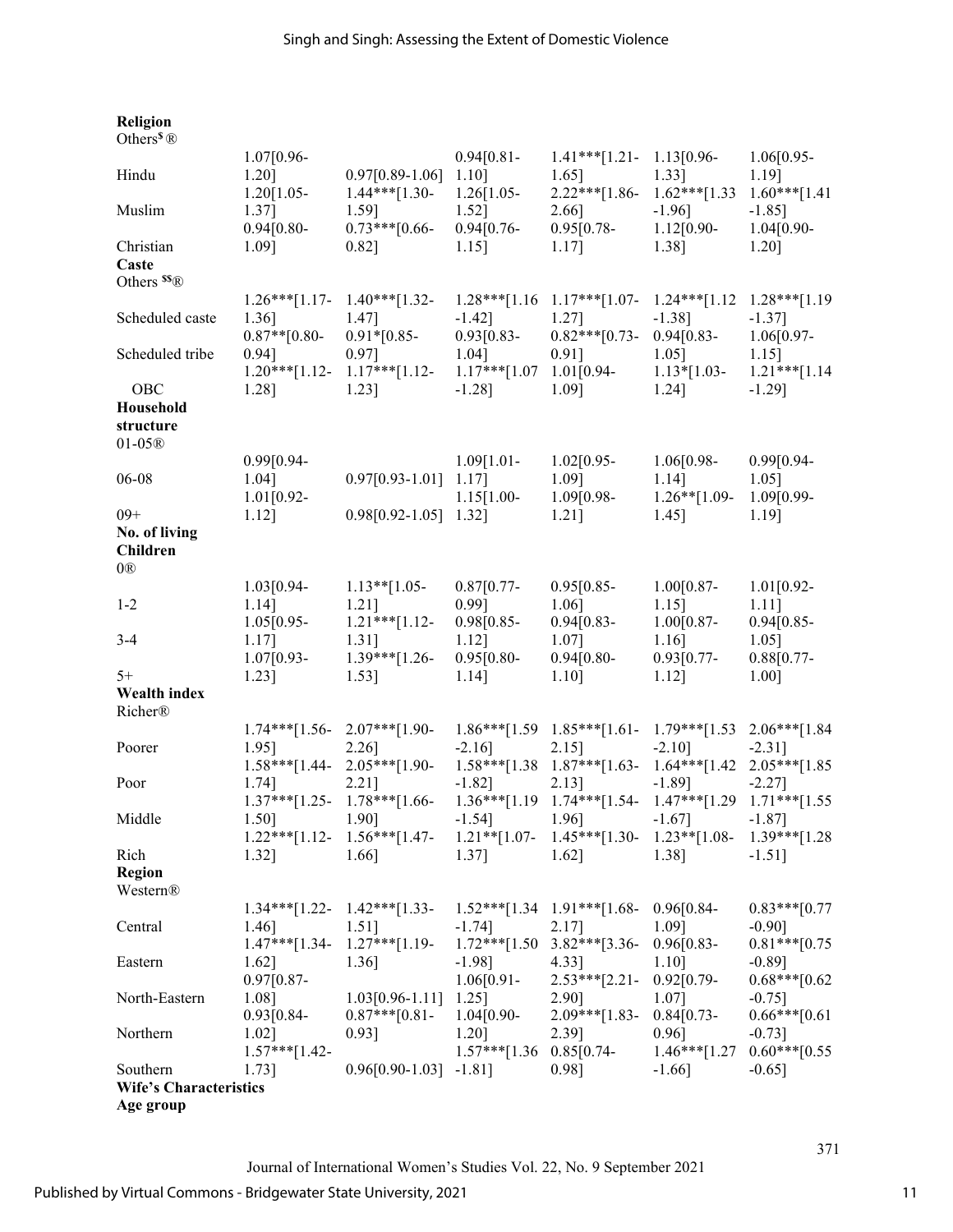| 40-49®                                                        |                        |                                                                                                              |                        |                                                              |                           |                                                 |
|---------------------------------------------------------------|------------------------|--------------------------------------------------------------------------------------------------------------|------------------------|--------------------------------------------------------------|---------------------------|-------------------------------------------------|
| $15-19$                                                       | $1.42$ [1.00-<br>2.02] | $1.18[1.04-1.35]$ 3.09]                                                                                      |                        | $1.99**$ [1.28- 1.78***[1.45- 1.46[0.91-<br>$2.18$ ]         | $2.35$ ]                  | $1.07[0.90-$<br>1.28]                           |
| $20 - 24$                                                     | 1.52]                  | $1.54$ ]<br>$1.18***[1.08-1.27***[1.18-1.20**[1.06-1.41***[1.25-1.03[0.91-$                                  | $-1.76$ ]              | 1.93]                                                        | $1.47$ ]                  | $1.14[1.01-$<br>1.29]<br>1.08[0.98-             |
| $25-29$                                                       | 1.30]                  | 1.37]<br>$1.12***[1.05-1.10***[1.04-$                                                                        | 1.36]                  | 1.60]<br>$1.15**[1.06-1.21***[1.11-1.00[0.92-$               | $1.17$ ]                  | $1.19$ ]<br>$1.00[0.94-$                        |
| 30-39                                                         | 1.19]                  | $1.15$ ]                                                                                                     | $1.24$ ]               | 1.32]                                                        | 1.09]                     | 1.07]                                           |
| <b>Duration of</b><br><b>Marriage</b><br>$00-04$ <sup>®</sup> |                        |                                                                                                              |                        |                                                              |                           |                                                 |
|                                                               |                        |                                                                                                              |                        |                                                              |                           |                                                 |
| 05-09                                                         | 1.44]                  | $1.26***[1.11-1.33***[1.24-1.41***[1.17 1.19**[1.06-1.09[0.91-$<br>$1.43$ ]<br>$1.42***$ [1.24-1.50***[1.38- | $-1.69$ ]              | $1.34$ ]<br>$1.44***[1.18 \t1.40***[1.22 \t1.26[1.03$        | $1.31$ ]                  | $1.32***[1.19]$<br>$-1.46$ ]<br>$1.51***$ [1.34 |
| $10-14$                                                       | 1.63]                  | 1.64]<br>$1.41***$ [1.22- 1.57***[1.43- 1.58***[1.27 1.50***[1.28- 1.35**[1.09-                              | $-1.76$ ]              | $1.61$ ]                                                     | $1.54$ ]                  | $-1.70]$<br>$1.71***$ [1.50                     |
| $15+$                                                         | 1.63]                  | $1.73$ ]                                                                                                     | $-1.95$ ]              | 1.76]                                                        | 1.68]                     | $-1.95$ ]                                       |
| Education<br>Higher®                                          |                        |                                                                                                              |                        |                                                              |                           |                                                 |
|                                                               |                        | $1.57***$ [1.38- 1.88***[1.68-                                                                               |                        | $2.00***[1.63 \t1.55***[1.25-1.42**[1.17-1.54***[1.31$       |                           |                                                 |
| No Education                                                  | 1.79]                  | $2.11$ ]                                                                                                     | $-2.45$ ]              | 1.92]                                                        | $1.73$ ]                  | $-1.81$ ]                                       |
|                                                               |                        | $1.52***$ [1.33- 1.95***[1.74- 1.89***[1.54 1.69***[1.37- 1.30*[1.07-                                        |                        |                                                              |                           | $1.74***$ [1.48]                                |
| Primary                                                       | 1.73]                  | 2.19]                                                                                                        | $-2.33$ ]              | 2.10]                                                        | $1.59$ ]                  | $-2.04$ ]                                       |
|                                                               |                        | $1.30***$ [1.16- 1.59***[1.43- 1.55***[1.29 1.48***[1.21- 1.22[1.02-                                         |                        |                                                              |                           | $1.43***$ [1.24]                                |
| Secondary                                                     | $1.45$ ]               | $1.75$ ]                                                                                                     | $-1.87$ ]              | $1.80$ ]                                                     | $1.46$ ]                  | $-1.66$ ]                                       |
| Occupation<br>Professional®                                   |                        |                                                                                                              |                        |                                                              |                           |                                                 |
|                                                               | $0.84[0.55-$           |                                                                                                              |                        | $1.85***[1.48 \t1.42**[1.15-$                                | $1.28[1.00-$              | $1.28**$ [1.08-                                 |
| Not In work force 1.28]                                       |                        | $1.26[1.12-1.42] -2.32]$                                                                                     |                        | $1.75$ ]                                                     | $1.63$ ]                  | $1.51$ ]                                        |
|                                                               | $1.40[1.17-$           |                                                                                                              | $0.74[0.38-$           | $1.40[1.02-$                                                 | $1.08[0.61-$              | $1.42**[1.13-$                                  |
| Clerical                                                      | 1.67]                  | $1.01[0.84-1.22]$ 1.42]                                                                                      |                        | 1.93]                                                        | 1.89]                     | 1.79]                                           |
|                                                               | $1.44***[1.35-$        |                                                                                                              | $1.30[1.02-$           | $1.52***[1.28-1.41**[1.12-$                                  |                           | $1.51***[1.31]$                                 |
| Sales                                                         | 1.53]                  | $1.42[1.27-1.58]$ 1.65]                                                                                      |                        | 1.80]                                                        | 1.78]                     | $-1.73$ ]                                       |
|                                                               | $1.40***$ [1.25-       |                                                                                                              |                        | $1.34***[1.23 \t1.24***[1.15-$                               | $1.34***$ [1.23]          | $1.27***$ [1.19]                                |
| Agricultural                                                  | 1.58]                  | $1.20[1.15-1.27] -1.46]$                                                                                     |                        | 1.34]                                                        | $-1.46$ ]                 | $-1.35$ ]                                       |
| Services/househol 1.55***[1.42-                               |                        |                                                                                                              |                        | $1.68***[1.45 \t1.55***[1.36-$                               | $1.52***$ [1.31]          | $1.67***$ [1.51]                                |
| d                                                             | 1.69]                  | $1.46[1.34-1.60] -1.94]$                                                                                     |                        | $1.77$ ]                                                     | $-1.77$ ]                 | $-1.85$ ]                                       |
| Manual/(un)skille                                             | $1.79***$ [1.46-       |                                                                                                              |                        | $1.45***[1.30 \t1.29***[1.17- \t1.42***[1.27 \t1.31***[1.22$ |                           |                                                 |
| d                                                             | 2.20]                  | $1.31[1.23-1.39] -1.62]$                                                                                     |                        | $1.42$ ]                                                     | $-1.59$ ]                 | $-1.42$ ]                                       |
| <b>Partner's Characteristics</b>                              |                        |                                                                                                              |                        |                                                              |                           |                                                 |
| Education<br>Higher®                                          |                        |                                                                                                              |                        |                                                              |                           |                                                 |
|                                                               | $1.16*[1.04-$          | $1.15**$ [1.05-                                                                                              | $1.19[1.01 -$          | $1.08[0.93-$                                                 | $1.28**$ [1.08-           | $1.18*[1.04-$                                   |
| No Education                                                  | 1.30]                  | 1.26]                                                                                                        | 1.40]                  | 1.26]                                                        | $1.51$ ]                  | 1.33]                                           |
|                                                               | $1.20**$ [1.08-        | $1.26***[1.16-$                                                                                              | 1.23[1.05-             | 1.22[1.04-                                                   | $1.28**$ [1.09-           | $1.20**$ [1.07-                                 |
| Primary                                                       | 1.34]<br>1.08[0.99-    | 1.38]<br>$1.11**$ [1.03-                                                                                     | 1.44]<br>$1.12[0.97-$  | $1.42$ ]<br>1.09[0.95-                                       | $1.51$ ]<br>$1.20*[1.05-$ | 1.36]<br>1.08[0.97-                             |
| Secondary                                                     | 1.19]                  | 1.20]                                                                                                        | 1.29]                  | $1.25$ ]                                                     | 1.39]                     | 1.20]                                           |
| Occupation                                                    |                        |                                                                                                              |                        |                                                              |                           |                                                 |
| Professional®                                                 |                        |                                                                                                              |                        |                                                              |                           |                                                 |
| Not working                                                   | 1.22[1.04-<br>1.43]    | $1.28**$ [1.11-<br>1.49]                                                                                     | $1.35*[1.08-$<br>1.68] | $1.54***$ [1.23-<br>1.93]                                    | $1.22[0.94-$<br>1.57]     | $1.39***$ [1.16]<br>$-1.66$ ]                   |
|                                                               | 1.16[0.98-             |                                                                                                              | $1.41**$ [1.11-        | $0.95[0.79-$                                                 | 1.07[0.89-                | $0.90[0.77-$                                    |
| Clerical                                                      | 1.39]                  | $0.98[0.88-1.09]$ 1.80]                                                                                      |                        | $1.15$ ]                                                     | 1.30]                     | 1.04]                                           |

Journal of International Women's Studies Vol. 22, No. 9 September 2021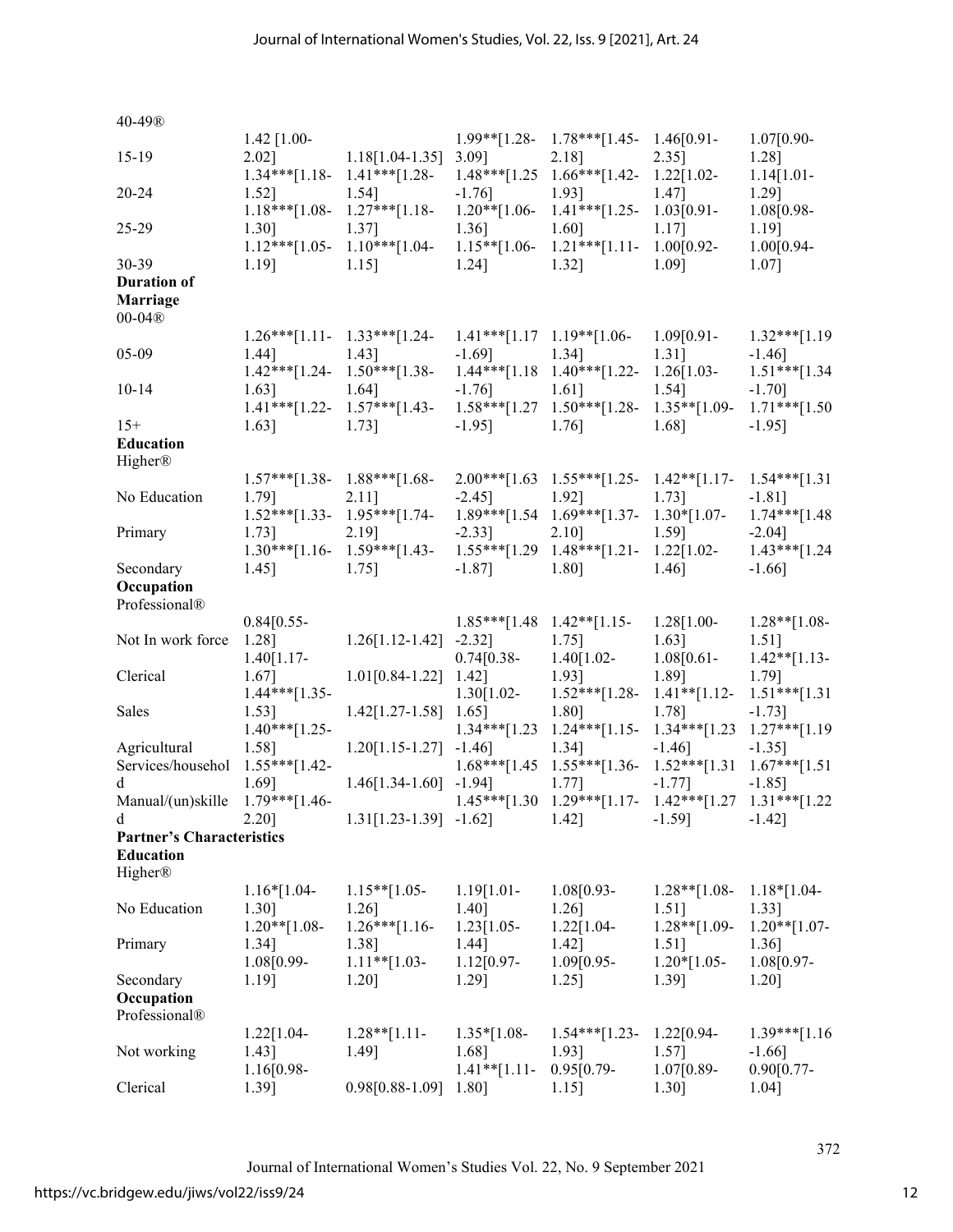#### Singh and Singh: Assessing the Extent of Domestic Violence

|                             | $1.11[0.98-$     |                         | $1.02[0.84-$     | $1.04[0.89-$      | $1.10[0.93-$     | $0.94[0.83-$    |
|-----------------------------|------------------|-------------------------|------------------|-------------------|------------------|-----------------|
| <b>Sales</b>                | 1.26]            | $1.09[1.00-1.19]$       | $1.23$ ]         | 1.20]             | 1.31]            | 1.06]           |
|                             | 1.08[0.96-       | $1.14**$ [1.05-         | $1.13[0.96-$     | $1.05[0.90-$      | $1.01[0.84-$     | $0.88[0.78-$    |
| Agricultural                | 1.21]            | 1.25]                   | 1.34]            | 1.21]             | 1.221            | 0.991           |
|                             | $0.96[0.85-$     |                         | $0.92[0.76-$     | $0.86[0.72-$      | $1.15[0.97-$     | $0.81**$ [0.71- |
| <b>Services</b>             | 1.091            | $0.92[0.83 - 1.02]$     | 1.11]            | 1.03]             | 1.36]            | $0.93$ ]        |
| Manual/(un)skille           | $1.17*[1.04-$    |                         | $1.13[0.95-$     | $1.07[0.92-$      | $1.91[1.37-$     | 0.91[0.81]      |
| d                           | 1.31]            | $1.11[1.02-1.20]$ 1.34] |                  | 1.23]             | 2.65]            | 1.02]           |
| <b>Alcohol</b>              |                  |                         |                  |                   |                  |                 |
| N <sub>o</sub> <sup>®</sup> |                  |                         |                  |                   |                  |                 |
|                             | $2.83***$ [2.70- | $2.40***$ [2.32-        | $3.18***$ [2.99] | $2.16***$ [2.03-  | $2.80***$ [2.62] | $2.27***$ [2.17 |
| Yes                         | 2.971            | 2.491                   | $-3.39$ ]        | 2.291             | $-2.991$         | $-2.381$        |
|                             | $0.05***10.04-$  | $0.04***$ [0.03-        | $0.01***$ [0.01] | $0.01***$ [0.003] | $0.02***$ [0.01] | $0.03***10.02$  |
| Cons                        | 0.071            | 0.051                   | $-0.02$          | $-0.006$          | $-0.03$          | $-0.04$         |
| Pseudo $\mathbb{R}^2$       | 0.090            | 0.097                   | 0.10             | 0.082             | 0.072            | 0.064           |

**Note:** *®= Reference; \*\*\*Significant at p<1%; \*\* Significant at p<5%; \*Significant at p<10%; OR=Odds Ratio; CI=Confidence Interval; \$ Others incudes Buddhism, Sikhism, Jainism and Zoroastrianism; \$\$ Others represents non-SC/ST/OBC groups population*

Women living in slums and low-income urban areas have a higher risk of violence. Between 2015 and 2016, the risk of physical violence against women in urban areas was 17% higher. However, as time passed, physical violence within the same area declined by 13%. A possible cause of continued physical violence in urban areas is the transformation of gender identities. The transformation makes gender ideologies more flexible and therefore challenges the patriarchal structure (McIlwaine, 2013).

Women at the bottom of the caste hierarchy are more vulnerable. Women within the SC face a 26% higher risk of physical violence while Other Backwards Castes (OBC) women face a 20% risk compared to other women. The poor socio-economic conditions and other dominant risk factors associated with Dalit women lead to domestic violence against them. In 2015, it was found that the likelihood of violence is 74% higher among the poorest women compared to the wealthiest women. However, with increases in women's wealth quantiles, the risk of physical violence against them declines*.* Domestic physical violence is not just a problem of poor and middleclass households, it is even prevalent among the wealthier households, as indicated in the data.

Women that live in the southern region of India experience a 57% increased risk of violence, while women in the eastern region experience a 47% increased risk. Women in the central region experience the least amount of risk at 34% compared to their southern and eastern counterparts. Domestic violence affects women of all ages. The risk is 34% higher among women in the 20-24 age group than it is for women within the 40-49 age group. A significant relationship exists between the length of marriage and the risk of violence. The longer the marriage, the greater the risk of violence.

Additionally, women with more education are better able to negotiate within their relationships to mediate the violence within it. Illiterate women are less capable of negotiating or speaking out against violence within their relationships and therefore suffer to a greater extent. In 2015-2016, survey results revealed that 57% of illiterate women, 52% of primary, and 30% of secondary educated women are at risk of physical violence. If both the man and woman in the relationship are employed, there is an increased likelihood that the woman will become a victim as their employment may be perceived as a challenge to the man's authority and power within the relationship. Surprisingly, women who are not in the workforce do not experience the same risk of violence as professional women. Women working as manual/(un)skilled laborers are at a 79%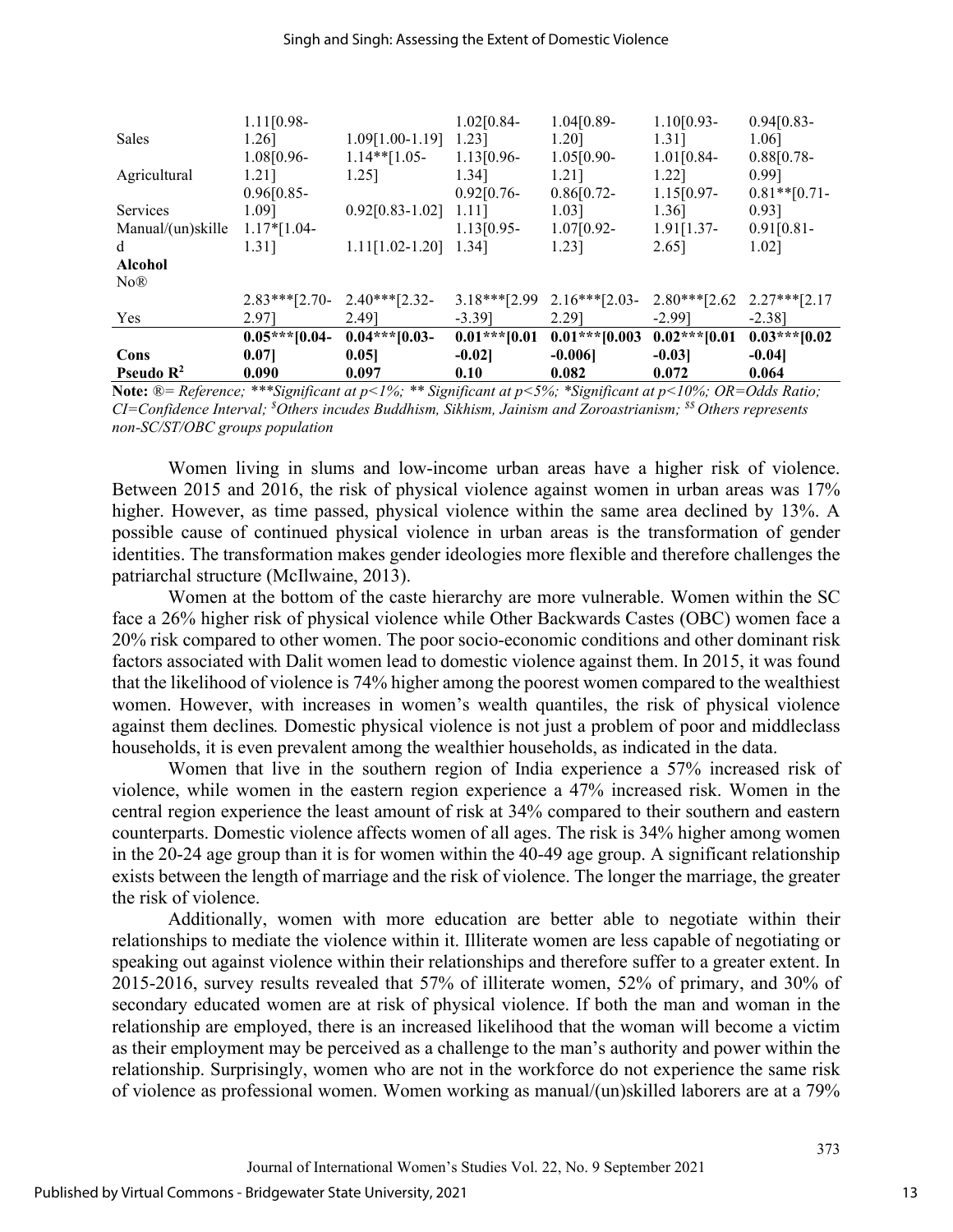higher risk of violence than professional women. However, women engaged in the service sector and home-based work experience a 55% risk of violence, the second highest vulnerable group.

Furthermore, the partner's individual background and characteristics, such as income/occupation, age, and education, also contribute to changes in domestic violence rates. The survey results indicated that partners who are illiterate (16%) or who have a primary education (20%) exert more violence on women. Partners with blue-collar (manual/(un)skilled) occupations have a 17% higher risk of wife-beating. It is hard to ignore the relationship between alcoholism and physical violence. In 2015-16, when it came to physical violence against women, the risk of being violent for alcohol users was 2.8 times higher than non-alcohol users.

#### *Socio-demographic Risk Factors for Sexual Violence*

This section discusses the debate related to new cultural underpinnings on sexual violence. According to the Protection of Women from Domestic Violence Act 2005, sexual rights are categorized as human rights, a serious concern for every individual. However, the individuals with whom women have intimate relationships are often the perpetrator of the sexual violence against women. The survey results of 2015-2016 show that the risk of domestic sexual violence in urban areas has increased by 16% compared to their rural counterparts. Since the last decade, the risk of sexual violence against women has alarmingly increased by 14%. Women in urban areas are raising their voices against patriarchy by making space in the service sectors and other fields.

Considering the ethnic groups, the results show the risk of sexual violence is the highest among the SC (28%) followed by OBC women (17%) in comparison to other groups. SCs are considered more socially vulnerable, and sexual violence may not occur in isolation; rather, women may experience a combination of different types of violence. Women belonging to poorer households are more likely to be sexually exploited than women belonging to wealthier households. Risk declines as the household income increases, and it is statistically true. From the regional dimension, we observed the decline in risk from 2005-06 to 2015-16, however, the eastern (72%) and southern (57%) regions have the highest risk for sexual violence. The age of women must be considered as the proxy indicator for maturity and experiences as it has a crucial role in relation to the experience of sexual violence. In their early age (15-19 years old), women have a 99% risk of sexual violence from their intimate partners. As age increases, women are able to avoid the violence against them and therefore experience a decline in risk.

Further, women's education is an indicator of awareness and empowerment; hence, illiterate women face twice the risk of violence compared to their educated counterparts. Women with primary education are at a lesser risk than illiterate women, but at a greater risk compared to women with even higher levels of education. A strong statistical significance was found among education levels of women and the violence against them. The results show that uneducated women are more likely to accept ill-treatment, while educated women tend to be more vocal. It has also been observed that sexual violence against working women is ubiquitous, and it would not exist without implicit structures within society that uphold men's dominance. The results reveal that, compared to professional women, the risk of sexual violence among women engaged in services/household industries and manual/(un)skilled labor are 68% and 45%, respectively. Surprisingly, partner's education does not have any significant relation to sexual violence.

Lastly, when the intimate partner consumes alcohol, the rates of sexual violence increases, and the likelihood of inflicting injury also increases (Kyriacou, et al., 1999). The result shows that the risk of sexual violence among women increases three times  $(OR = 3.18)$  more if their intimate partner consumes alcohol compared to partners that do not consume alcohol. From 2005-06 to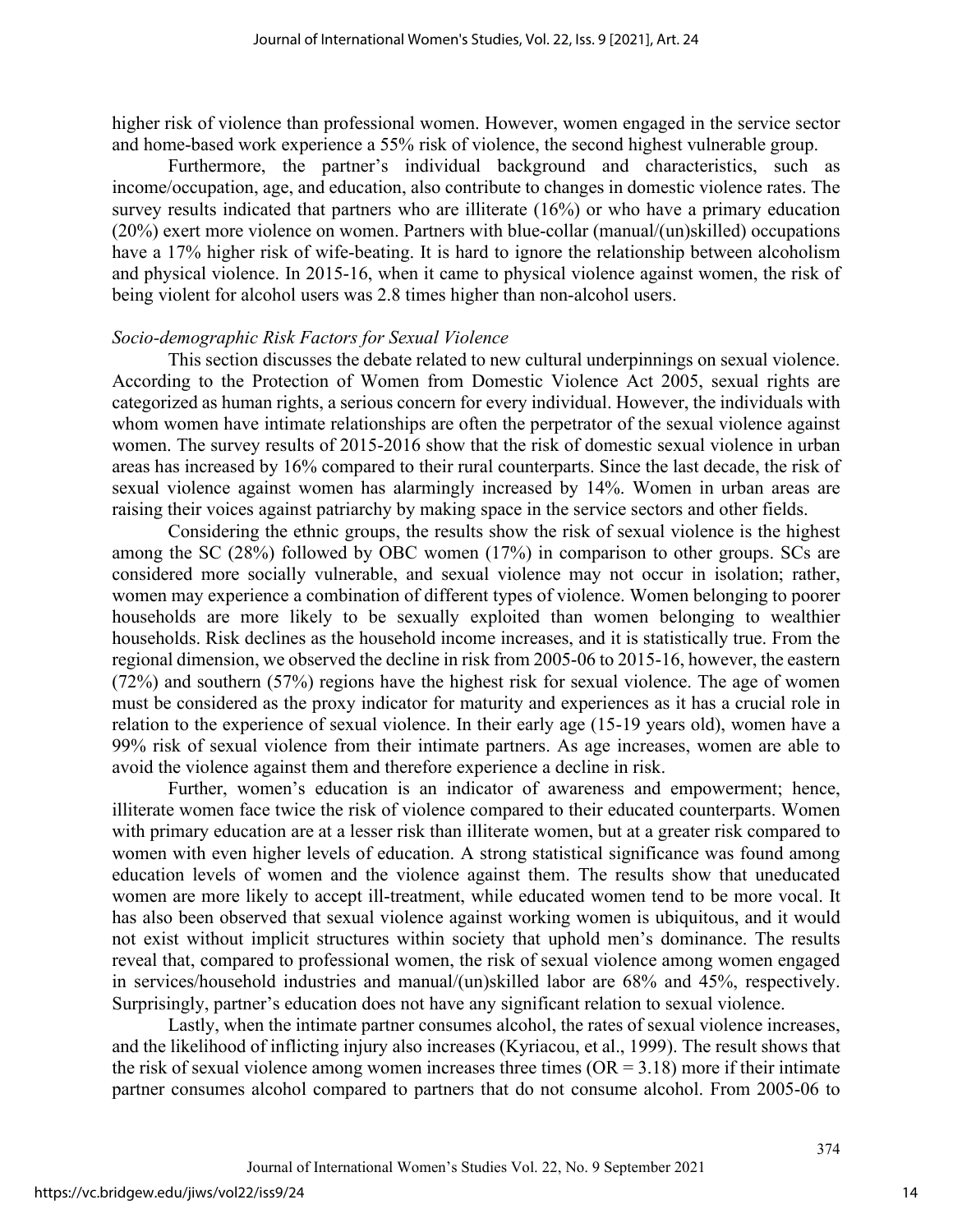2015-16, the risk of sexual violence after partners consume alcohol increased by 102%. The existing studies have noted that their partners were not drinking only before or after the violence (Kyriacou et al., 1999; Koenig, Stephenson, Ahmed, Jejeebhoy & Campbell, 2006). Despite the use of alcohol, some sociological and psychological studies believe that the asymmetric power distribution is the root determinant of conflict in the intimate relationships (Dutton & Strachan, 1987; Hastings & Hamberger, 1988; O'Farrell & Murphy, 1995).

#### *Socio-demographic Risk Factors for Emotional Violence*

Urban areas are emerging as islands of distress not only due to increased numbers of reporting but also because of its alienated socio-demographic characteristics. Women living in urban areas have a 20% higher risk of being exposed to emotional violence. In urban slum territory, the inadequate access to services, poverty, and social isolation contribute to intimate partner victimizations (Logan, Shannon & Walker, 2005). Women of SC communities experience a 24% higher risk of emotional violence. They often become victims due to both caste and gender. Social isolation in low-income households result in the rise of emotional violence against women within those same households. In 2015-2016, it was found that women belonging to the poorer households experienced a 79% risk of violence, but women belonging to wealthier households experienced only a 23% risk of emotional violence. Further, the region-specific risk related to emotional violence is higher in the southern part of India at 46%*.* Moreover, if intimate partners are illiterate, the risk of emotional violence is higher. The partners threaten to end their own lives as weapons to emotionally exploit women. The odds against women (*OR=2.80*) are aggravated in cases where their intimate partners consume alcohol. Drunkenness among the poor is associated with work quality (Khan, Townsend & Pelto, 2014). The relationships with wives, their age differences, and financial crisis have positive correlations with emotional violence against women., Unfortunately, very few women report the humiliation and controlling behaviors (emotional violence) of their husbands.

#### **Conclusion**

In this study, we found that, after the Implementation of Domestic Violence act 2005, physical violence has been decreasing over the years while sexual and emotional violence against women have been gradually increasing. This study sheds light on key practices that facilitate the risk of violence. Specific socio-cultural practices like dowry, child marriage, unequal treatment of widows, etc. all increase women's vulnerability to violence. Another indicator of domestic violence is the gender differential treatment in sustenance, wellbeing, education, and other life opportunities that further subject women to various forms of violence. Feminist scholars always place patriarchy (hierarchal gender relations) in the forefront of violence against women. However, few social scientists describe it as individual male-centric violent behavior that maintains their patriarchal privileges (Dutton & Strachan, 1987). The decrease of physical violence over a decade is not a true measure of the inflicted violence, which is socio-culturally maneuvered through institutionalized practices. For instance, a perceived understanding of the institution of marriage based on the idea of monogamy leads to an assumptive perception of sex as men's fundamental rights within the marriage. However, despite the increased level of awareness, we need to focus on the structural constraint of marital stress, which will help to solve the grassroots problem. The partners of women experiencing violence are subjected to this flawed understanding, which entails structural violence, thereby legitimizing the acts of violence against women. It shows that a new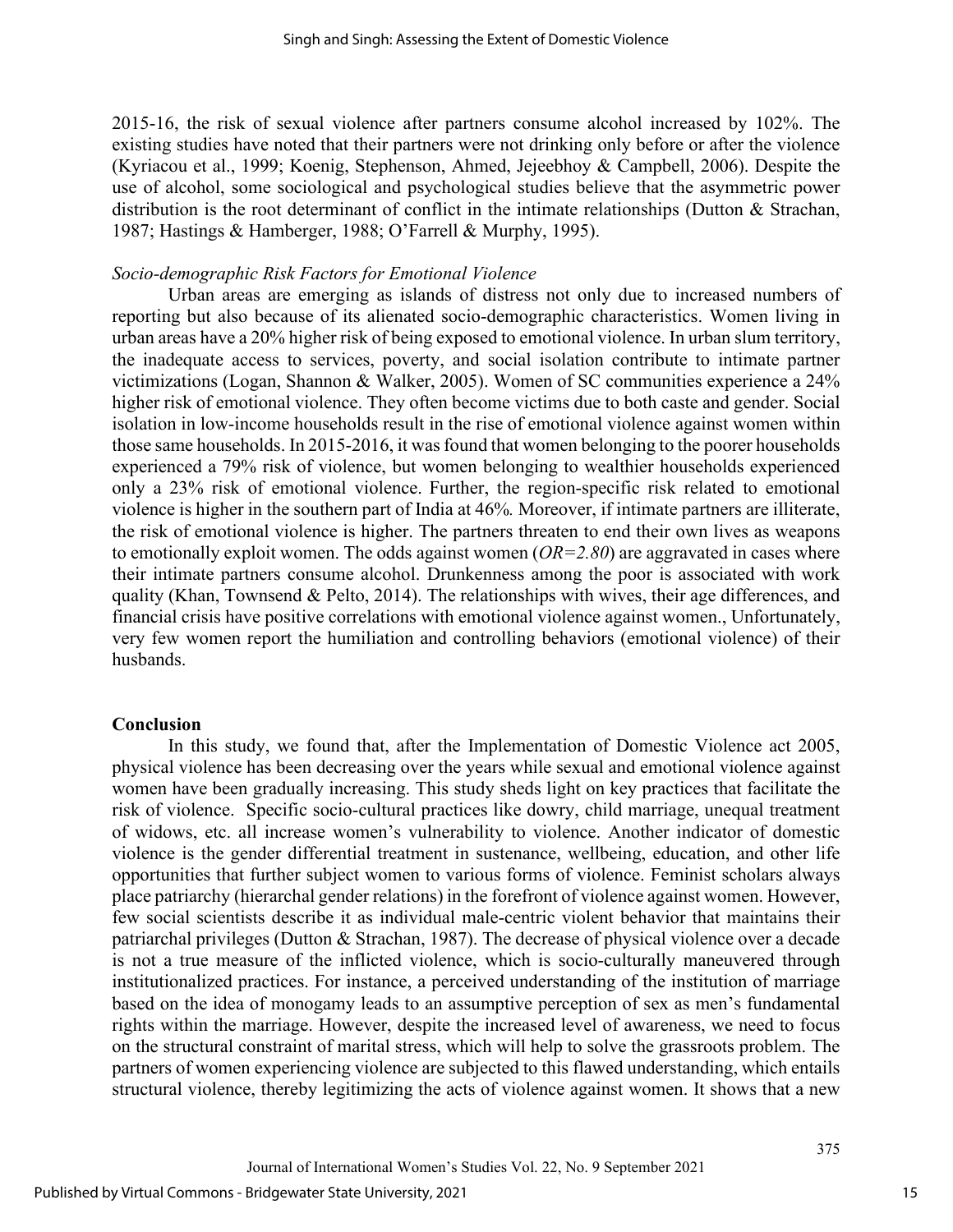trend of violence against women has emerged in an attempt to escape from visible forms of violence. There is a need for tactfully handling violence in an indirect form. The deep-rooted acceptance of patriarchal norms and practices normalizes the idea of male superiority and ignores the vicissitudes of women's everyday life in our society. One must not understand the process of normalization as an imposed act of suppression. Instead, the new form of violence needs to be understood as a derivative of the power imbalance between men and women. Moreover, the other factors of violence against women can be attributed to the lack of social positioning of women, which indicates a society based on their economic dependency on men and their families. Therefore, the safety of women in our society needs to originate from the sense of independence to question their choices as well as the ability to realize the meaning of 'choice.' To address the issues of violence, one would not only require economic independence but also a larger awareness of the concept of structural violence and identity.

# **Limitations of the Study**

There are few limitations which need to be kept in mind before considering the findings of this study. First, this study has used a cross-sectional dataset which is not ideal to establish a causal relationship. Second, although the variables included in the analysis can capture much of the variation in the domestic violence among women, a more detail descriptive information about the household, family status, patriarchal practices, properties ownership by woman will a give better understanding about domestic violence. Further, this article presents the quantitative measurement of domestic violence from survey dataset hence feminist historical research has not highlighted extensively.

# **Acknowledgements**

We sincerely thank Prof. Yagati Chinna Rao (Jawaharlal Nehru University, New Delhi) for his valuable comments and suggestions to develop the idea for this article. Further, Archana Singh would like to acknowledge the Indian Council of Social Science Research (ICSSR) for the Post-Doctoral Fellowship (Grant Number: 3-137/19-20/GEN/PDF).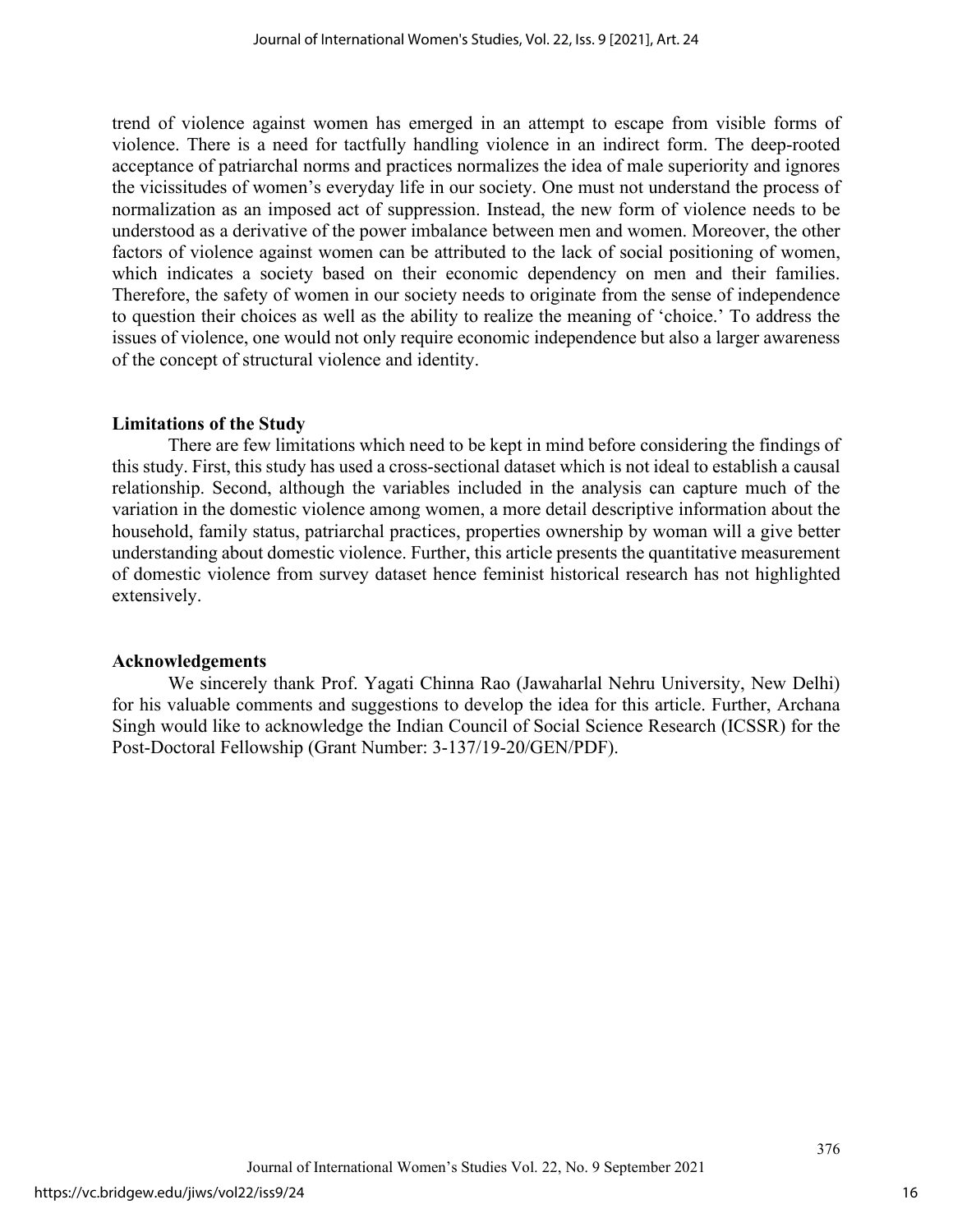# **References**

- Ajah, L. O., Iyoke, C. A., Nkwo, P. O., Nwakoby, B., & Ezeonu, P. (2014). Comparison of domestic violence against women in urban versus rural areas of southeast Nigeria. *International Journal of Women's Health*, 6, 865.
- Anderson, K. L. (1997). Gender, status, and domestic violence: An integration of feminist and family violence approaches. *Journal of Marriage and the Family*, 59(3), 655–669.
- Antai, D. (2011). Controlling behavior, power relations within intimate relationships and intimate partner physical and sexual violence against women in Nigeria. *BMC Public Health*, 11(1), 511.
- Berreman, G. D. (1967). Caste as social process. Southwestern Journal of Anthropology, 23(4), 351-370.
- Bitangora, B. (1999). Rape, the Silent Cancer among Female Refugees. *Conveying Concerns; Women Report on Gender-Based Violence.* Population Reference Bureau, Measure Communication, Washington DC*.*
- Blackwood, E. (2000). Culture and women's sexualities. *Journal of Social Issues*, *56*(2), 223-238.
- Blumer, H. (1956). Sociological analysis and the "variable". *American Sociological Review*, 21(6), 683–690.
- Bryman, A. (2003). *Quantity and quality in social research*. Routledge, New York.
- Campbell, J. C. (2002). Health consequences of intimate partner violence. *The Lancet*, 359(9314), 1331–1336.
- Chakravarti, U. (1993). Conceptualising Brahmanical patriarchy in early India: Gender, caste, class and state. *Economic and Political Weekly*, 28 (41), 579-585.
- Dalal, K., & Lindqvist, K. (2012). A national study of the prevalence and correlates of domestic violence among women in India. *Asia Pacific Journal of Public Health*, 24(2), 265–277.
- De Beauvoir, S. (2012). *The second sex*. Vintage Publishing, London.
- Denzin, N. K. (1984). Toward a phenomenology of domestic, family violence. *American Journal of Sociology*, 90(3), 483–513.
- Dumont, L. (1980). *Homo hierarchicus: The caste system and its implications*. University of Chicago Press, Chicago.
- Durğut, S., & Kısa, S. (2018). Predictors of marital adjustment among child brides. *Archives of Psychiatric Nursing*, 32(5), 670–676.
- Dutton, D. G., & Strachan, C. E. (1987). Motivational needs for power and spouse-specific assertiveness in assaultive and nonassaultive men. *Violence and Victims*, 2(3), 145.
- Duvvury, N., Callan, A., Carney, P., & Raghavendra, S. (2013). *Intimate partner violence: Economic costs and implications for growth and development.* Women's voice, agency, and participation research series no. 3. Washington DC, World Bank.
- Galtung, J. (1969). Violence, peace, and peace research. *Journal of Peace Research*, 6(3), 167– 191.
- Garcia-Moreno, C., Jansen, H. A. F. M., Ellsberg, M., Heise, L., & Watts, C. H. (2006). Prevalence of intimate partner violence: findings from the WHO multi-country study on women's health and domestic violence. *The Lancet*, 368(9543), 1260–1269.
- García-Moreno, C., Zimmerman, C., Morris-Gehring, A., Heise, L., Amin, A., Abrahams, N., … Watts, C. (2015). Addressing violence against women: a call to action. *The Lancet*, 385(9978), 1685–1695.

Geetha, V. (2007). *Patriarchy.* Stree Press, Calcutta.

Ghosh, B. (2013). How does the legal framework protect victims of dowry and domestic violence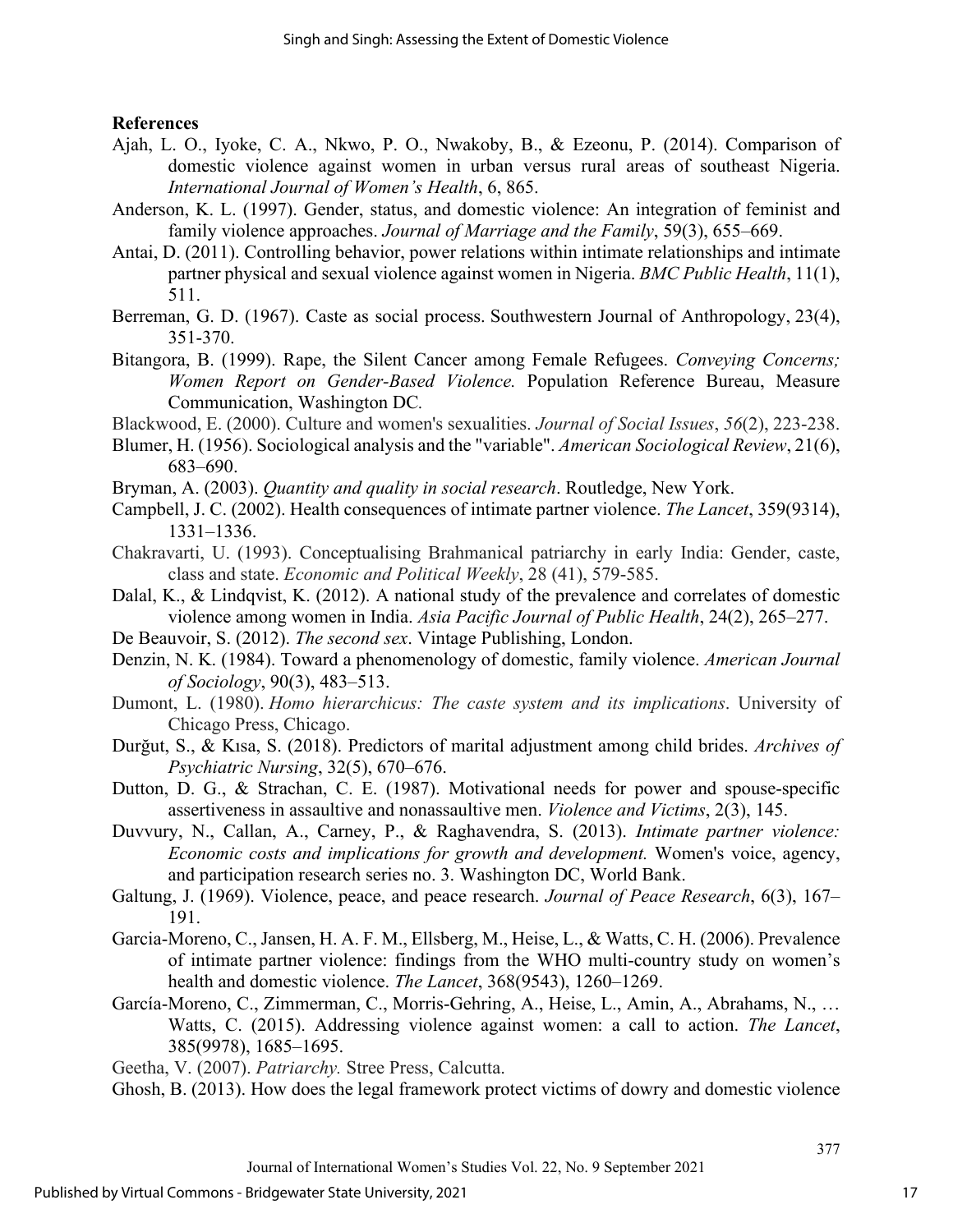in India? A critical review. *Aggression and Violent Behavior*, 18(4), 409–416.

- Ghurye, G. S. (1950). *Caste and race in India*. Popular Prakashan, Bombay.
- Goode, W. J. (1971). Force and violence in the family. *Journal of Marriage and the Family*, 33(4), 624–636.
- Guru, G. (1995). Dalit women talk differently. *Economic and Political Weekly*, 30 (41), 2548- 2550.
- Hasday, J. E. (2000). Contest and consent: A legal history of marital rape. *California Law Review,* 88, 1373.
- Hastings, J. E., & Hamberger, L. K. (1988). Personality characteristics of spouse abusers: A controlled comparison. *Violence and Victims*, 3(1), 31.
- Heise, L., Ellsberg, M., & Gottemoeller, M. (1999). Ending violence against women. *Population Reports*, 27(4), 1-44.
- Hooks, B. (2004). *We real cool: Black men and masculinity*. Psychology Press, London.
- Hutton, J. H. (1946) Caste in India: its Nature, function, and origin. Oxford University Press, Bombay.
- Jagger, M.A. and Rosenberg. S. P. (1984). Feminist Framework. MC Grew-Hill, New York.
- Jewkes, R., Levin, J., & Penn-Kekana, L. (2002). Risk factors for domestic violence: findings from a South African cross-sectional study. *Social Science & Medicine*, 55(9), 1603–1617.
- Johnson, M. P. (1995). Patriarchal terrorism and common couple violence: Two forms of violence against women. *Journal of Marriage and the Family*, 57(2), 283–294.
- Johnson, M. P., & Leone, J. M. (2005). The differential effects of intimate terrorism and situational couple violence: Findings from the National Violence Against Women Survey. *Journal of Family Issues*, 26(3), 322–349.
- Kaur, R. (2004). Across-region marriages: Poverty, female migration and the sex ratio. *Economic and Political Weekly*, 39(25), 2595–2603.
- Khan, A. R. (2015). Women's coping strategies and help-seeking practices: Some observations on domestic violence in rural Bangladesh. *Asian Journal of Women's Studies*, 21(3), 252–272.
- Khan, M. E., Townsend, J. W., & Pelto, P. J. (2014). *Sexuality, gender roles, and domestic violence in South Asia*. Population Council, New York.
- Kimuna, S. R., Djamba, Y. K., Ciciurkaite, G., & Cherukuri, S. (2013). Domestic violence in India: Insights from the 2005-2006 national family health survey. *Journal of Interpersonal Violence*, 28(4), 773–807.
- Koenig, M. A., Stephenson, R., Ahmed, S., Jejeebhoy, S. J., & Campbell, J. (2006). Individual and contextual determinants of domestic violence in North India. *American Journal of Public Health*, 96(1), 132–138.
- Kyriacou, D. N., Anglin, D., Taliaferro, E., Stone, S., Tubb, T., Linden, J. A., … Kraus, J. F. (1999). Risk factors for injury to women from domestic violence. *New England Journal of Medicine*, 341(25), 1892–1898.
- Lerner, G. (1986). *The creation of patriarchy*. Oxford University Press, USA.
- Logan, T. K., Shannon, L., & Walker, R. (2005). Protective orders in rural and urban areas: A multiple perspective study. *Violence Against Women*, 11(7), 876–911.
- Mangubhai, J. P., & Lee, J. G. (2012). *Dalit women speak out: Caste, class and gender violence in India*. Zubaan, New Delhi.
- Martin, D. (1981). *Battered wives*. Volcano Press, Volcano, CA.
- Martin, E. K., Taft, C. T., & Resick, P. A. (2007). A review of marital rape. *Aggression and Violent Behavior*, 12(3), 329–347.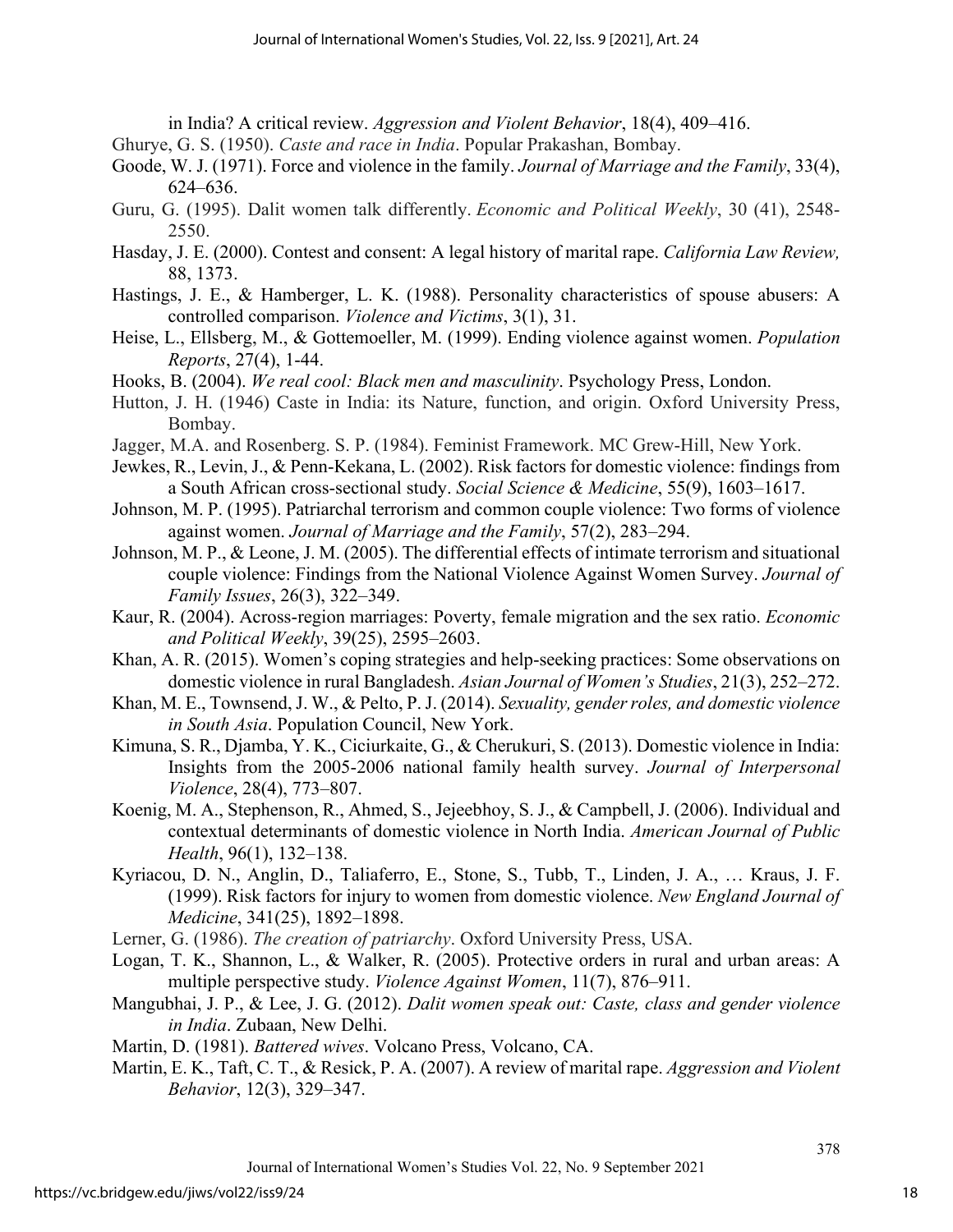- Martin, S. L., Tsui, A. O., Maitra, K., & Marinshaw, R. (1999). Domestic violence in northern India. *American Journal of Epidemiology*, 150(4), 417–426.
- McIlwaine, C. (2013). Urbanization and gender-based violence: exploring the paradoxes in the global South. *Environment and Urbanization*, 25(1), 65–79.
- Millet, K. (1972). Sexual Politics, Columbia University Press, New York.
- Naved, R. T., & Persson, L. Å. (2005). Factors associated with spousal physical violence against women in Bangladesh. *Studies in Family Planning*, 36(4), 289–300.
- Niaz, U. (2013). Violence against women in South Asia. In *Violence against women and mental health*, 178, 38–53, Karger Publishers, Basel.
- O'Farrell, T. J., & Murphy, C. M. (1995). Marital violence before and after alcoholism treatment. *Journal of Consulting and Clinical Psychology*, 63(2), 256.
- OECD (2012). SIGI Social Institutions and Gender Index. Understanding the Drivers of Gender Inequality.Organisation for Economic Co-operation and Development (OECD) Development Centre, Paris.
- Ortner, S. (1974). Is Female to Nature as Male Is to Culture? *Feminist Studies,* 1(2)*, 5-31.*
- Pallitto, C. C., García-Moreno, C., Jansen, H. A., Heise, L., Ellsberg, M., & Watts, C. (2013). Intimate partner violence, abortion, and unintended pregnancy: results from the WHO Multi-country Study on Women's Health and Domestic Violence. *International Journal of Gynecology & Obstetrics*, 120*(1)*, 3-9.
- Pargament, K. I. (2001). *The psychology of religion and coping: Theory, research, practice*. Guilford Press, New York.
- Quigley, D. (1999). *The interpretation of caste*. Oxford University Press, New Delhi.
- Rashada, A. S., & Sharaf, M. F. (2016). Income inequality and intimate partner violence against women: evidence from India, Frankfurt School-Working Paper Series no 222. Frankfurt School of Finance & Management, Frankfurt.
- Rosaldo, M. Z. (1980). The use and abuse of anthropology: reflections on feminism and crosscultural understanding. *Signs: Journal of Women in Culture and Society*, 5(3), 389-417.
- Schuler, S. R., Hashemi, S. M., Riley, A. P., & Akhter, S. (1996). Credit programs, patriarchy and men's violence against women in rural Bangladesh. *Social Science & Medicine*, 43(12), 1729–1742.
- Schutz, A. (1967). *The phenomenology of the social world*. Northwestern University Press, Evanston, Illinois.
- Shah, G., Mander, H., Baviskar, A., Thorat, S., & Deshpande, S. (2006). *Untouchability in rural India*. Sage, New Delhi.
- Shirley, S. L. (2016). CEDAW: Compliance and contestation in Latin America. *European Scientific Journal*, 12(21), 473-487.
- Siegel, R. B. (1995). The rule of love: Wife beating as prerogative and privacy. *Yale Law Journal,*  105, 2117-2207.
- Slabbert, I. (2017). Domestic violence and poverty: Some women's experiences. *Research on social work practice,* 27(2), 223-230.
- Straus, M. A., Gelles, R. J., & Steinmetz, S. K. (2017). *Behind closed doors: Violence in the American family*. Routledge, Philadelphia.
- Sultana, A. (2010). Patriarchy and Women s Subordination: A Theoretical Analysis. *Arts Faculty Journal*, 4, 1–18.
- Suneetha, A., & Nagaraj, V. (2006). A difficult match: Women's actions and legal institutions in the face of domestic violence. *Economic and Political Weekly*, 41(41), 4355–4362.